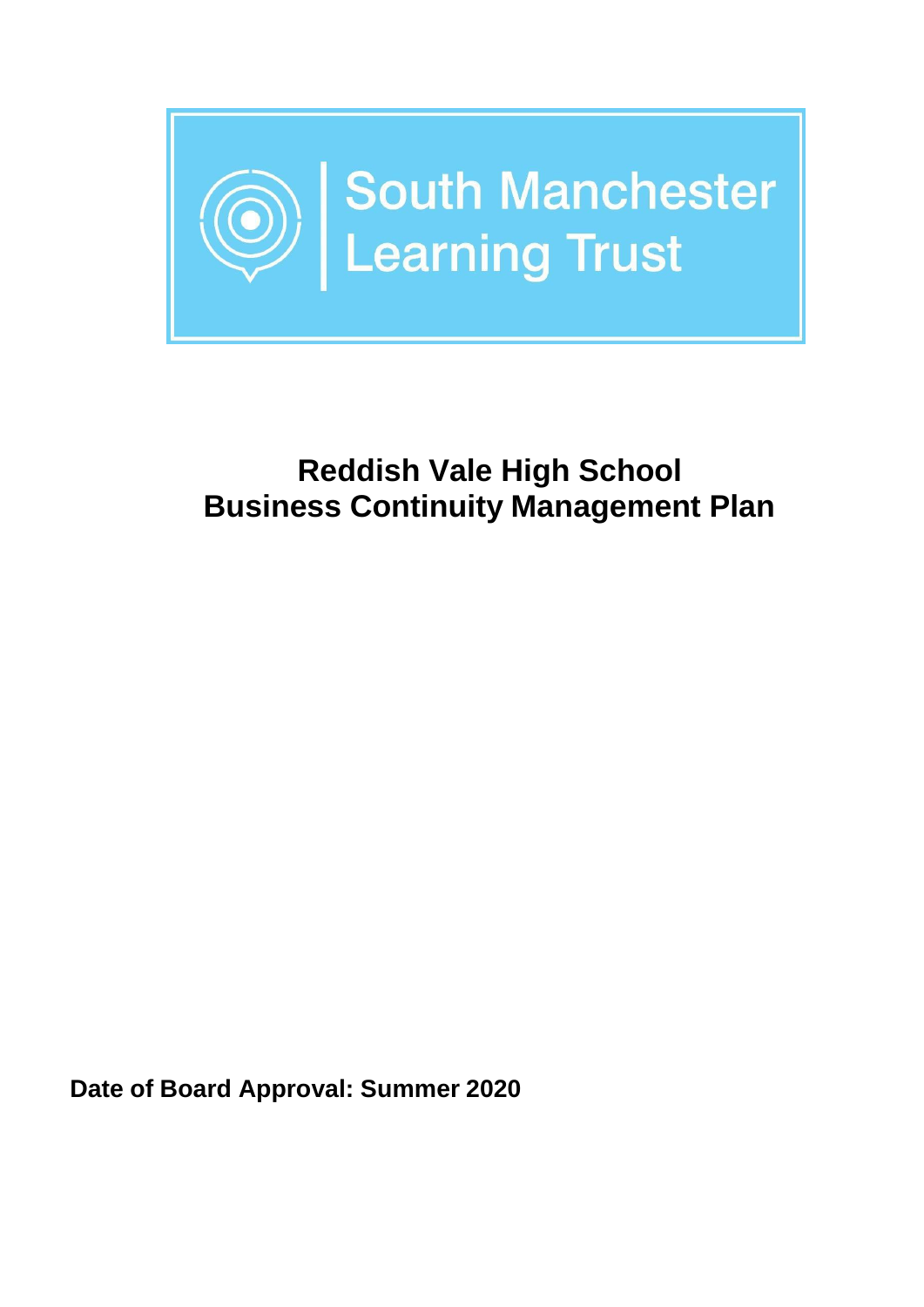# **Table of Contents**

| <b>Section</b>            | <b>Content</b>                                        | Page No.       |  |
|---------------------------|-------------------------------------------------------|----------------|--|
| 1.0                       | <b>About this Plan</b>                                |                |  |
| 1.1                       | Plan Purpose                                          | 3              |  |
| 1.2                       | <b>Plan Remit</b>                                     | 3              |  |
| 1.3                       | <b>Plan Owner</b>                                     | 3              |  |
| 1.4                       | <b>Plan Distribution</b>                              | $\overline{4}$ |  |
| 1.5                       | Plan Storage                                          | 5              |  |
| 1.6                       | <b>Plan Review Schedule</b>                           | 5              |  |
| 2.0                       | <b>Plan Activation</b>                                |                |  |
| 2.1                       | Circumstances                                         | 6              |  |
| 2.2                       | <b>Responsibility for Plan Activation</b>             | 6              |  |
| 2.3                       | <b>Escalating a Serious Incident</b>                  | 6              |  |
| 2.4                       | <b>Activation Process</b>                             | $\overline{7}$ |  |
| 3.0                       | <b>Roles and Responsibilities</b>                     |                |  |
| 3.1                       | School Incident Management Team                       | 8              |  |
| 3.2                       | Additional Response and Recovery Roles                | 9              |  |
| 3.3                       | The Role of Governors<br>11                           |                |  |
| 4.0                       | <b>Incident Management</b>                            |                |  |
| 4.1                       | Purpose of the Incident Management Phase              | 12             |  |
| 4.2                       | <b>Incident Management Actions</b>                    | 12             |  |
| 5.0                       | <b>Business Continuity</b>                            |                |  |
| 5.1                       | Purpose of the Business Continuity Phase              | 17             |  |
| 5.2                       | <b>Business Continuity Actions</b>                    | 17             |  |
| 5.3                       | <b>Business Continuity Strategies</b>                 | 18             |  |
| 6.0                       | <b>Recovery and Resumption</b>                        |                |  |
| 6.1                       | Purpose of the Recovery and Resumption Phase          | 21             |  |
| 6.2                       | <b>Recovery and Resumption Actions</b>                | 21             |  |
| 7.0                       | <b>Appendices</b>                                     |                |  |
| A                         | Log Template                                          | 23             |  |
| B                         | <b>Impact Assessment Form</b>                         | 24             |  |
| C                         | <b>Lost Property Form</b>                             | 26             |  |
| D                         | <b>Financial Expenditure Log</b>                      | 27             |  |
| Е                         | Contents of Emergency Box / 'Grab bag'                | 28             |  |
| F                         | Risk Identification, Evaluation and Management Matrix | 29             |  |
| G                         | <b>Incident Management Decision-Making Tool</b>       | 32             |  |
| $\boldsymbol{\mathsf{H}}$ | <b>Staff Contact List</b>                             | 33             |  |
| $\mathsf{I}$              | <b>Key Contacts List</b>                              | 34             |  |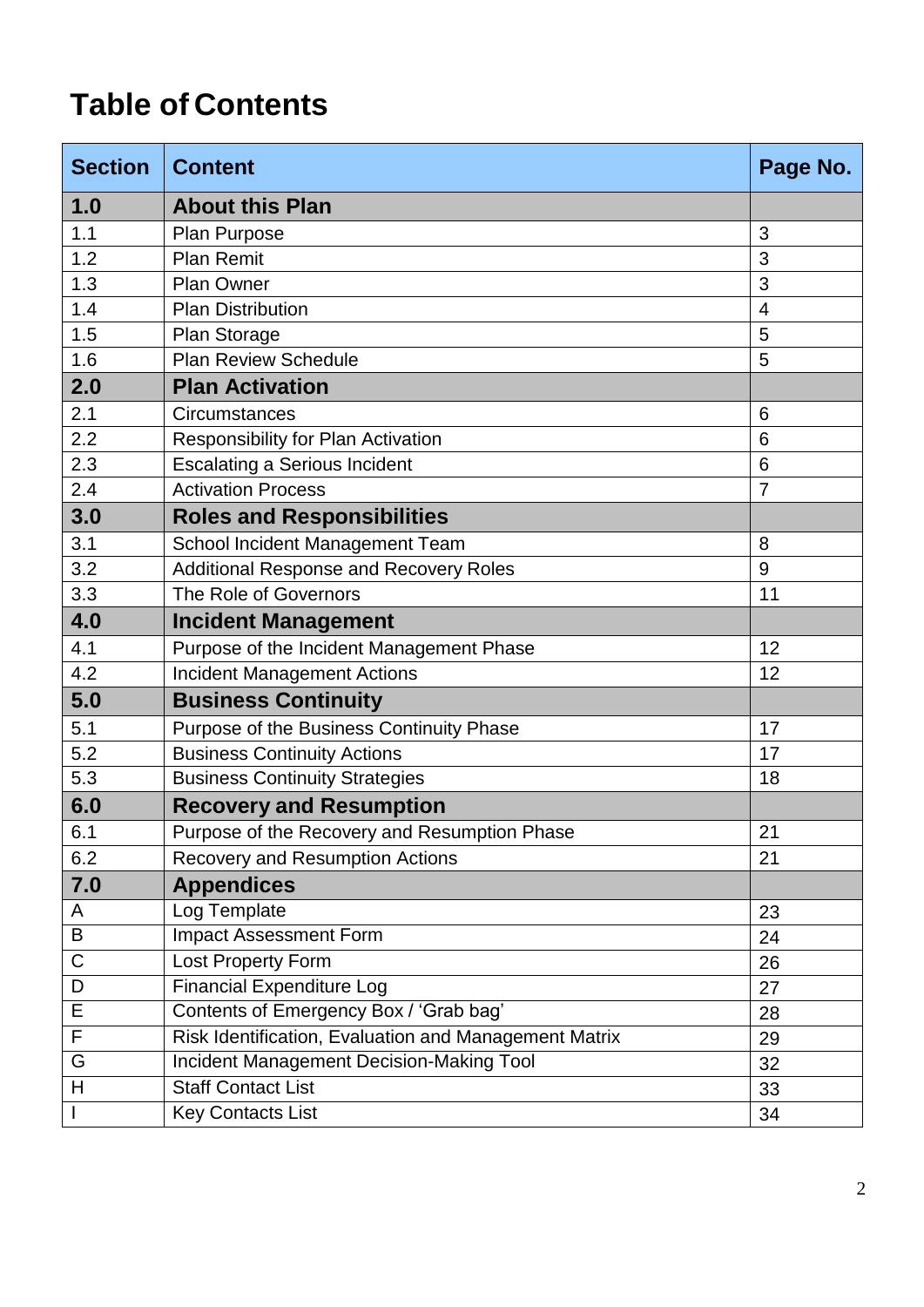# **1.0 About this Plan**

### **1.1 Plan Purpose**

To provide a flexible response so that Reddish Vale High School can:

- Respond to a disruptive incident (incident management)
- Maintain delivery of critical activities during an incident (business continuity)
- Return to 'business as usual' (resumption and recovery)

## **1.2 Plan Remit**

The following s*chool functions* are covered by this Plan:

- Teaching
- School Administration
- Catering
- Educational Visits

The following *school premises* are covered by this Plan:

- All teaching blocks including both teaching and non-teaching spaces
- Canteen
- Circulation space, car parks, playgrounds and open space (playing fields etc.)

## **1.3 Plan Owner**

The Headteacher is this plan's owner and responsible for ensuring that it is maintained, exercised and updated in accordance with school policy for reviewing business continuity and emergency response plans.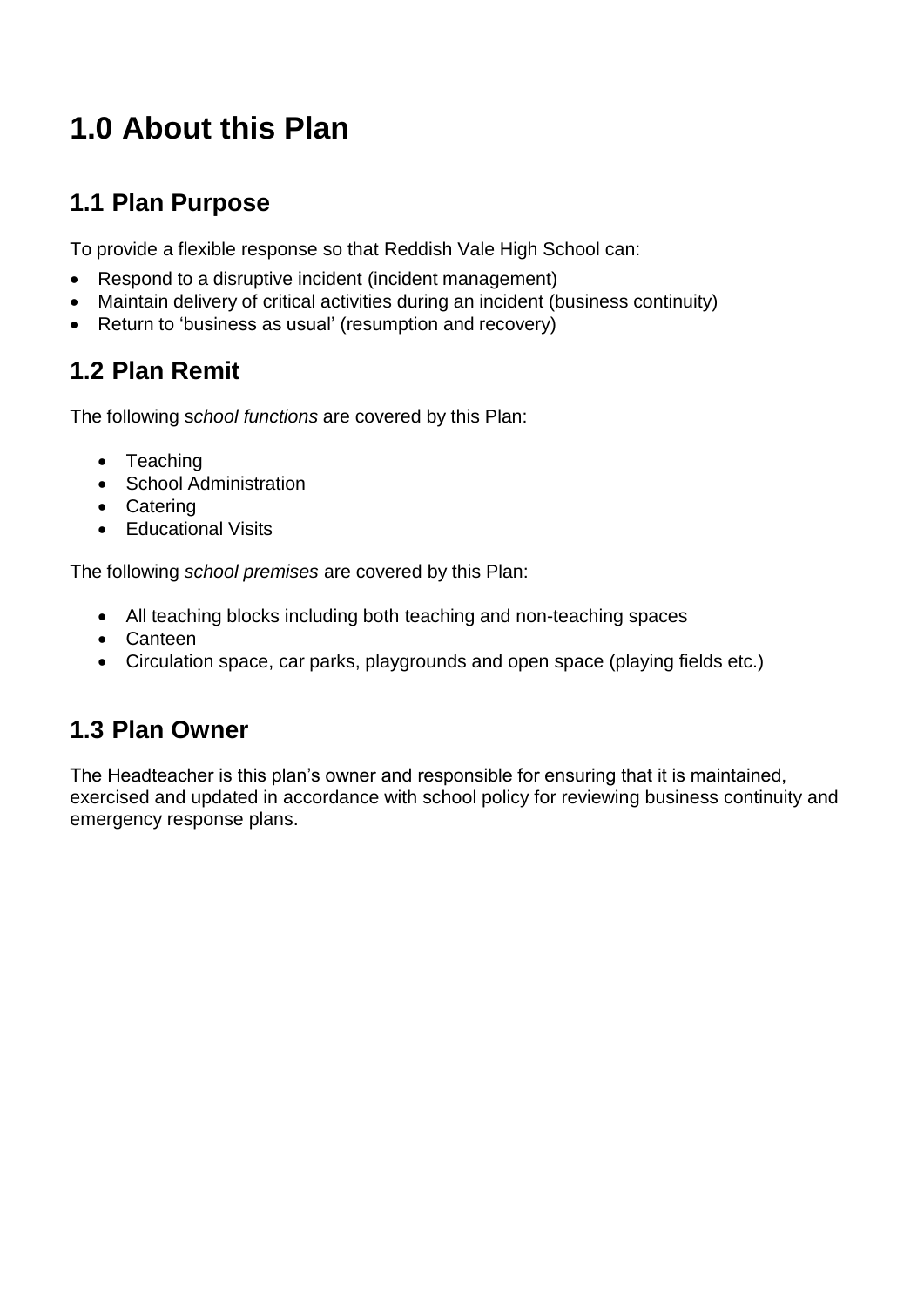## **1.5 Plan Distribution**

| <b>NAME</b>               | <b>ROLE</b>                            | <b>ISSUE DATE</b> | <b>PLAN REF NO</b> |
|---------------------------|----------------------------------------|-------------------|--------------------|
| <b>Peter Brooks</b>       | <b>CEO</b>                             | January 2020      | 00001              |
| Linda Hanson              | Headteacher                            | January 2020      | 00002              |
| <b>Carolyn Forsyth</b>    | Deputy Headteacher                     | January 2020      | 00003              |
| <b>Claire Evans</b>       | Deputy Headteacher                     | January 2020      | 00004              |
| <b>Matthew Whoriskey</b>  | <b>Associate Deputy</b><br>Headteacher | January 2020      | 00005              |
| <b>Andrew Perry</b>       | <b>Assistant Headteacher</b>           | January 2020      | 00006              |
| <b>Sarah Powell</b>       | Assistant Headteacher                  | January 2020      | 00007              |
| Jane Barker               | <b>Business Manager</b>                | January 2020      | 00008              |
| <b>Suzanne Watts</b>      | <b>SENDCO</b>                          | January 2020      | 00009              |
|                           | <b>Chair of Trust Board</b>            | January 2020      | 00010              |
| <b>Malcolm Stansfield</b> | <b>Chair of Governors</b>              | January 2020      | 00011              |
| <b>Kevin Shaw</b>         | <b>Vice-chair of Governors</b>         | January 2020      | 00012              |
|                           |                                        |                   |                    |
|                           |                                        |                   |                    |

This Business Continuity Plan is distributed as follows: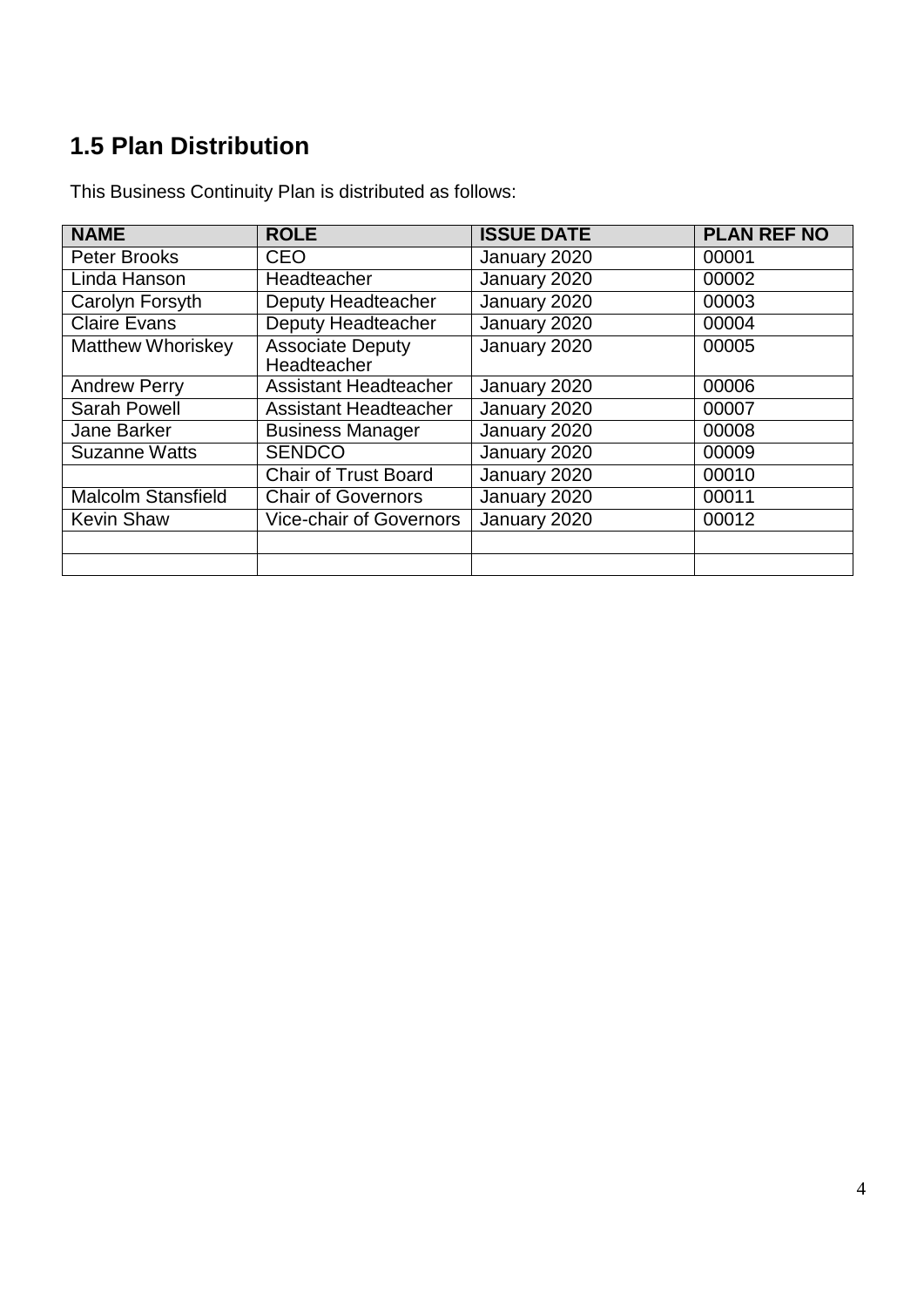## **1.6 Plan Storage**

All parties on the distribution list, see above, are required to safely and confidentially store a copy of this plan at their regular place of work **and** off-site i.e. at home / in grab bags.

### **1.7 Plan Review Schedule**

This Plan will be updated annually.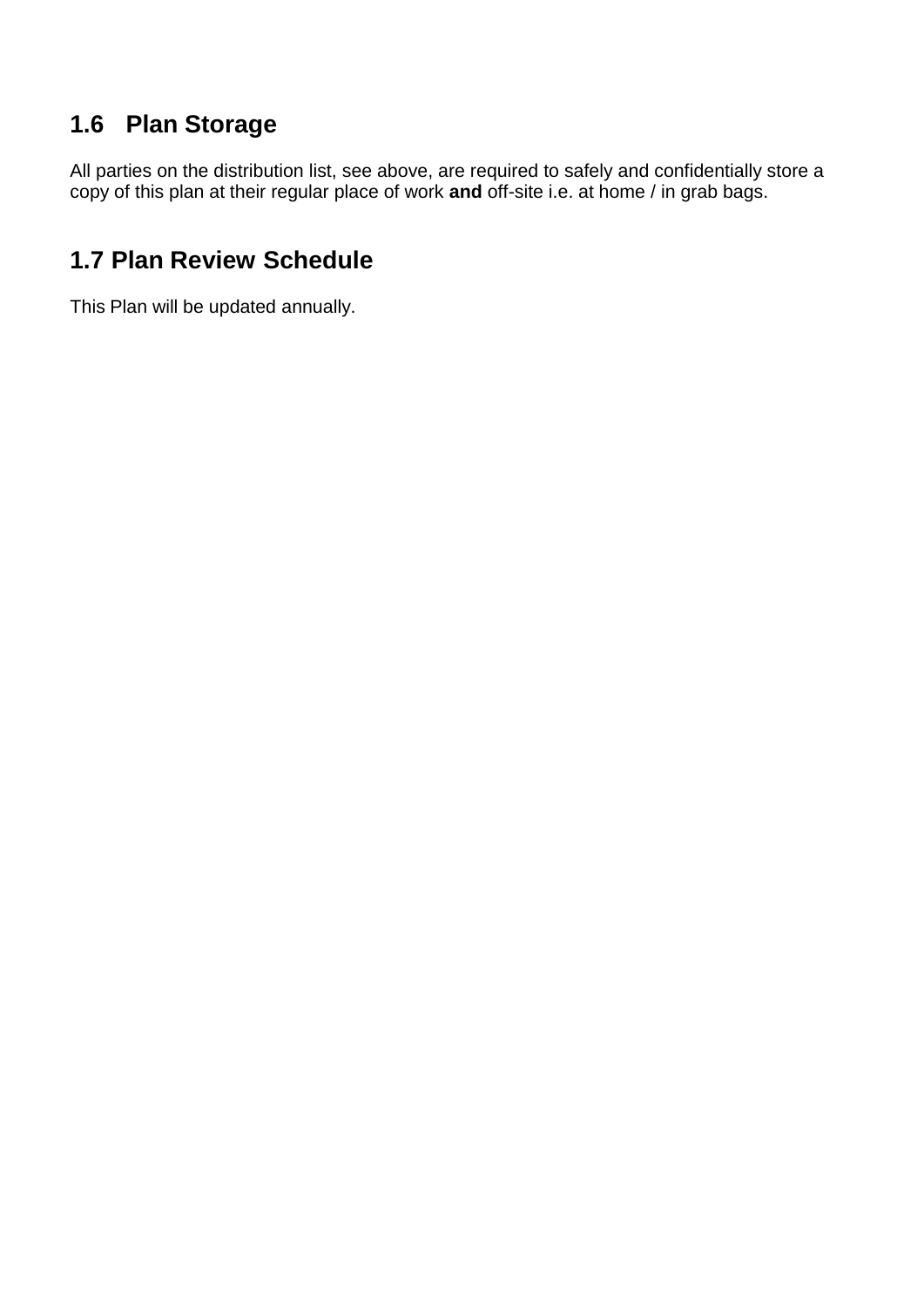# **2.0 Plan Activation**

### **2.1 Circumstances**

This Plan will be activated in response to an incident causing significant disruption to the School, particularly the delivery of key/critical activities.

Examples of circumstances triggering activation of this plan include:

- Loss of key staff or skills e.g. above normal levels of absenteeism due to illness or other scenarios such as severe weather, transport disruption
- Loss of critical systems e.g. ICT failure, power outage
- Denial of access, or damage to, facilities e.g. loss of a building through fire or flood, an external emergency with the School in the Emergency Service's cordon preventing access,
- School facilities in use for General/Local Elections, severe weather scenarios or utilities failure
- Loss of a key resource e.g. an external supplier/partner vital to the delivery of a critical school activity such as your catering provider or any providers of transport e.g. for SEN pupils

## **2.2 Responsibility for Plan Activation**

A member of the Senior Leadership Team (SLT) who is also part of the **School Incident Management Team<sup>1</sup>** will normally activate and stand down this plan.

## **2.3 Escalating a Serious Incident**

All serious incidents should be reported to the CEO, Chair of the Trust Board and the Chair of Governors. If the incident is deemed to be of a 'critical' nature, the Critical Incident Plan will be activated and other external services notified to respond as appropriate.

*<sup>1</sup> See Section 3.1 for the responsibilities your School Incident Management Team*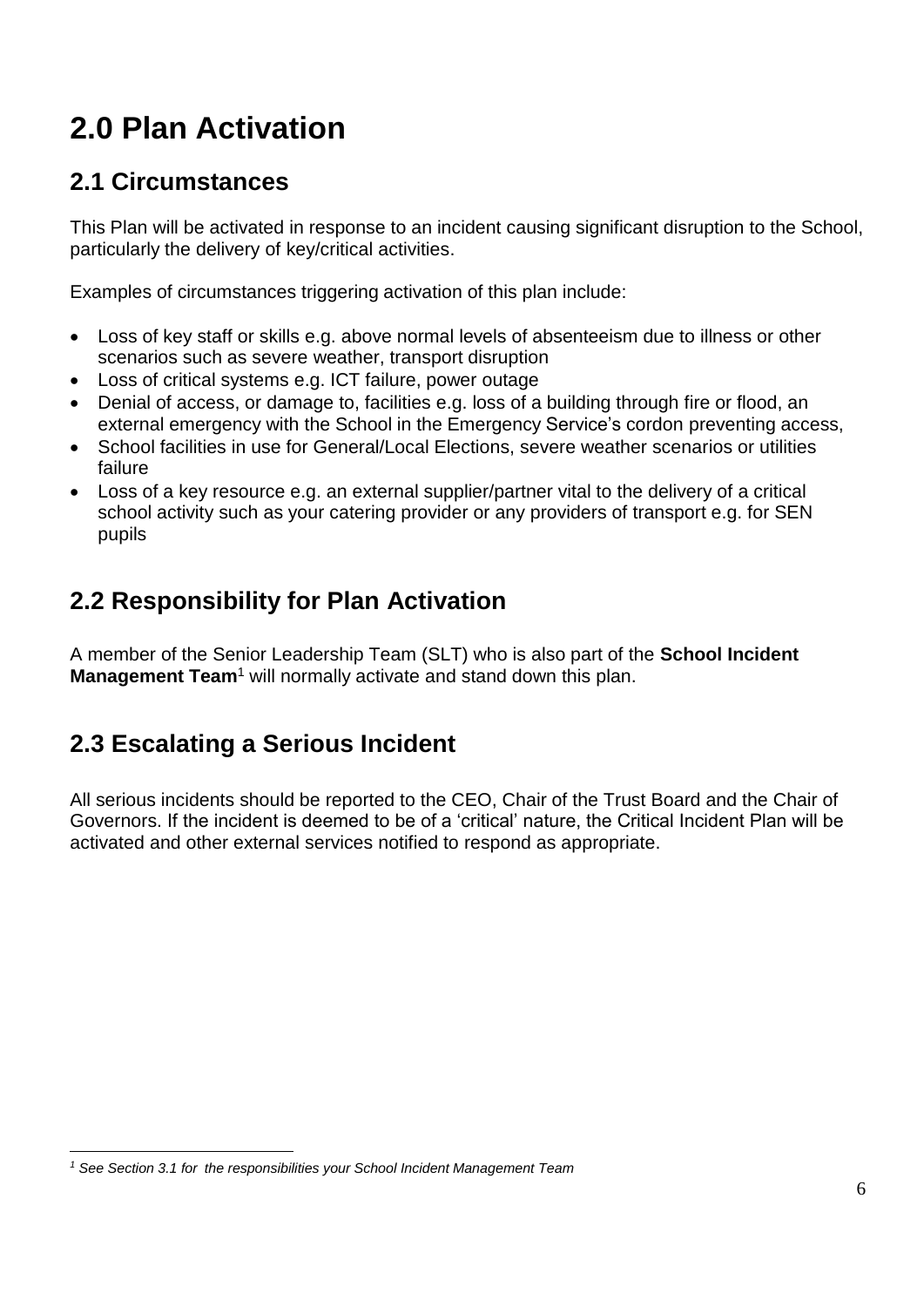### **2.4 Activation Process**

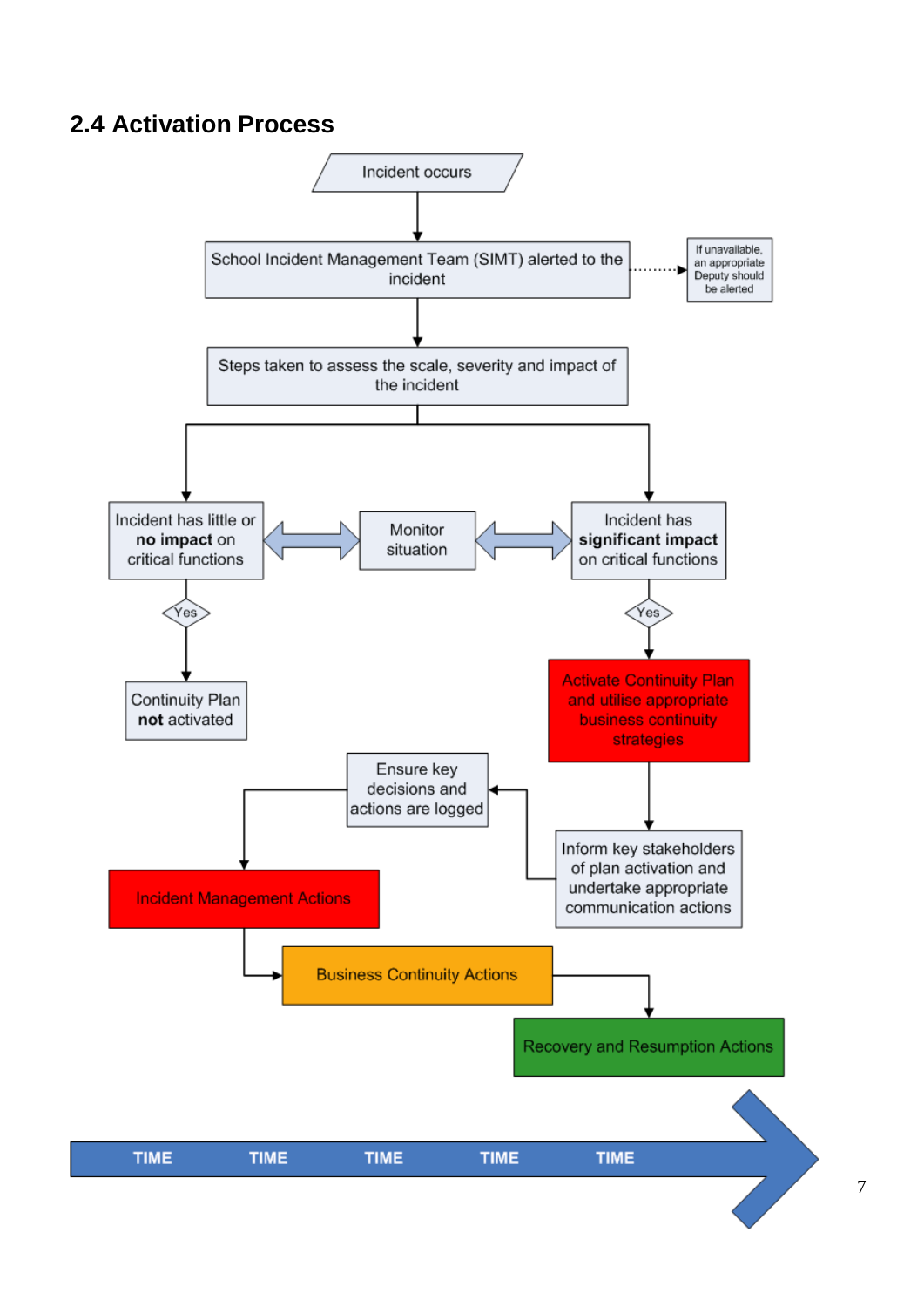# **3.0 Roles and Responsibilities**

## **3.1 School Incident Management Team**

| <b>Role</b>                                                                                                                                                                                                                                                             | <b>Responsibilities</b>                                                                                                                                                                                                                                                                                                                                                                                                                                                                                                                                                                                                                                   | <b>Accountability /</b><br><b>Authority</b>                                                                                                                                  |
|-------------------------------------------------------------------------------------------------------------------------------------------------------------------------------------------------------------------------------------------------------------------------|-----------------------------------------------------------------------------------------------------------------------------------------------------------------------------------------------------------------------------------------------------------------------------------------------------------------------------------------------------------------------------------------------------------------------------------------------------------------------------------------------------------------------------------------------------------------------------------------------------------------------------------------------------------|------------------------------------------------------------------------------------------------------------------------------------------------------------------------------|
| Headteacher                                                                                                                                                                                                                                                             | Senior responsible owner of Business<br>Ξ<br>Continuity Management in the School<br>Ensuring the School has capacity within its<br>ш<br>structure to respond to incidents<br>Determining the School's overall response<br>п<br>and recovery strategy                                                                                                                                                                                                                                                                                                                                                                                                      | The Headteacher has<br>overall responsibility for<br>day-to-management of<br>the School, including<br>lead decision-maker in<br>times of crisis.                             |
| <b>Business</b><br>Continuity<br>Coordinator<br>Assistant<br>Headteacher                                                                                                                                                                                                | <b>Business Continuity Plan development</b><br>п<br>Developing continuity arrangements and<br>п<br>strategies e.g. alternative relocation site,<br>use of temporary staff etc<br>Involving the School community in the<br>п<br>planning process as appropriate<br>Plan testing and exercise<br>٠<br>Conducting 'debriefs' following an incident,<br>п<br>test or exercise to identify lessons and ways<br>in which the plan can be improved<br>Training staff within the School on Business<br>ш<br>Continuity<br>Embedding a culture of resilience within the<br>Ξ<br>School, involving stakeholders as required                                         | <b>Business Continuity Co-</b><br>ordinator reports directly<br>into the Headteacher<br>and will usually be a<br>member of the School<br><b>Incident Management</b><br>Team. |
| <b>School Incident</b><br>Management<br>Team<br>(including Business<br><b>Continuity Coordinator</b><br>and Headteacher)<br><b>SLT</b><br><b>Business Manager</b><br>Additional roles in<br>response to an<br>incident:<br><b>IT Network</b><br>Manager<br>Site Manager | Leading the School's initial and ongoing<br>п<br>response to an incident<br>Declaring that an 'incident' is taking place<br>٠<br>Activating the Business Continuity Plan<br>Ξ<br>Notifying relevant stakeholders of the<br>п<br>incident, plan activation and ongoing<br>response actions<br>Providing direction and leadership for the<br>٠<br>whole School community<br>Undertaking response and communication<br>٠<br>actions as agreed in the plan<br>Prioritising the recovery of key activities<br>п<br>disrupted by the incident<br>Managing resource deployment<br>Е<br><b>Welfare of Pupils</b><br>п<br>Staff welfare and employment issues<br>٠ | The School Incident<br>Management Team has<br>the delegated authority<br>to authorise all decisions<br>and actions required to<br>respond and recover<br>from the incident.  |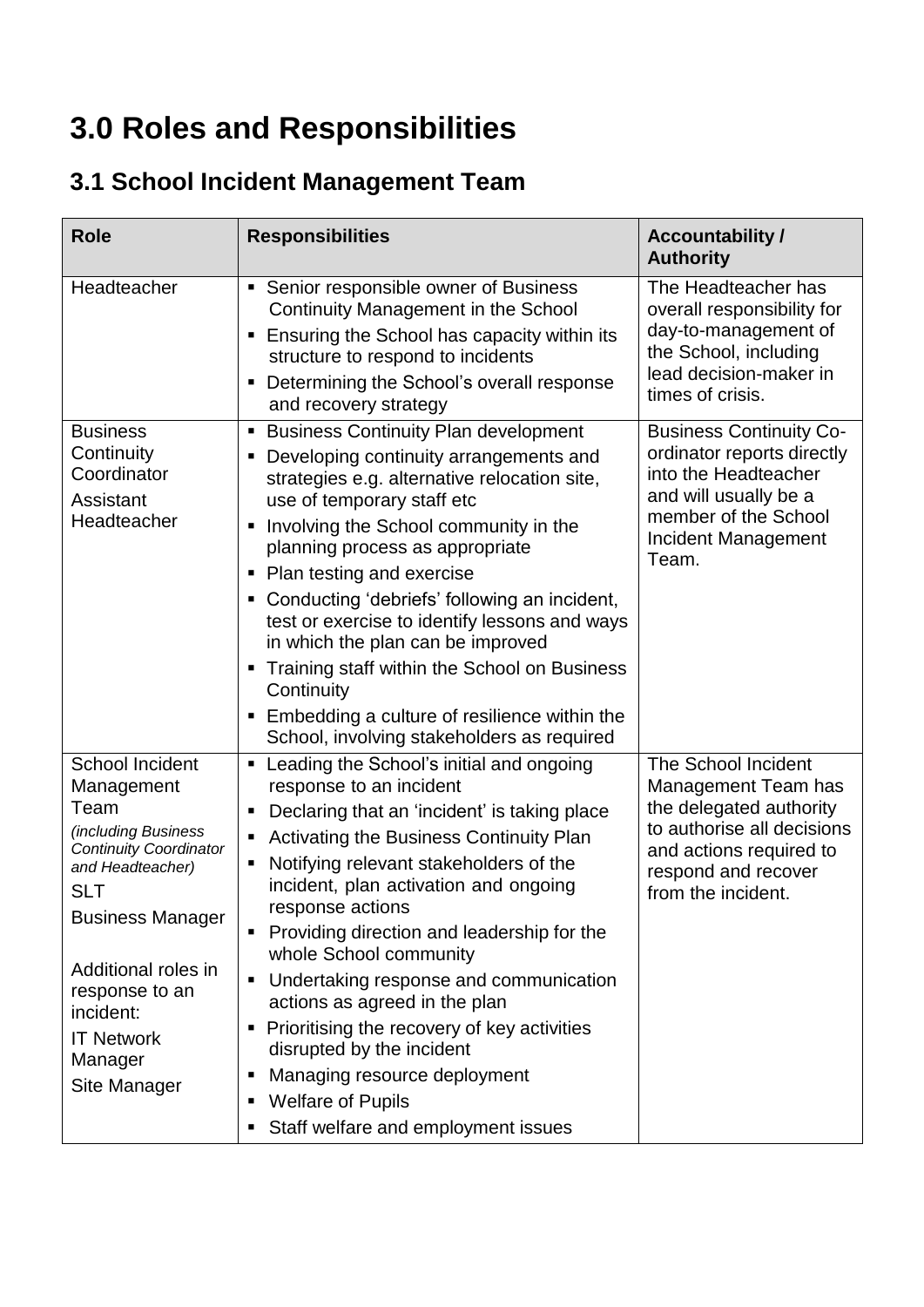The following Staff have been identified as the School's Incident Management Team:

| <b>Name</b>                 | <b>Role</b>                        | <b>Contact Details (delete/amend as necessary)</b>                    |
|-----------------------------|------------------------------------|-----------------------------------------------------------------------|
| Linda Hanson                | Headteacher                        | Mobile Number: Email Address: Out of Hours Contact<br>Details:        |
| Carolyn Forsyth             | Deputy<br>Headteacher              | Mobile Number: Email Address: Out of Hours Contact<br>Details:        |
| <b>Claire Evans</b>         | Deputy<br>Headteacher              | Mobile Number: Email Address: Out of Hours Contact<br>Details:        |
| <b>Matthew</b><br>Whoriskey | Associate<br>Deputy<br>Headteacher | Mobile Number: Email Address: Out of Hours Contact<br>Details:        |
| <b>Andrew Perry</b>         | Assistant<br>Headteacher           | Mobile Number: Email Address: Out of Hours Contact<br>Details:        |
| <b>Sarah Powell</b>         | Assistant<br>Headteacher           | Mobile Number: Email Address:<br><b>Out of Hours Contact Details:</b> |
| <b>Jane Barker</b>          | <b>Business</b><br>Manager         | Mobile Number:<br>Email Address: Out of Hours Contact Details:        |
| Suzanne Watts               | <b>SENDCO</b>                      | Mobile Number: Email Address: Out of Hours Contact<br>Details:        |

## **3.2 Additional Response and Recovery Roles**

Depending on the circumstances of the incident, it may be necessary to activate one or all of the roles described below.

| <b>Role</b>                                                                     | <b>Responsibilities</b>                                                                                                                                                                                                 | <b>Accountability / Authority</b>                                                                                                                                                                      |
|---------------------------------------------------------------------------------|-------------------------------------------------------------------------------------------------------------------------------------------------------------------------------------------------------------------------|--------------------------------------------------------------------------------------------------------------------------------------------------------------------------------------------------------|
| Incident Loggist<br>(record keeper)<br>Head's PA                                | <b>Ensuring that all key decisions and</b><br>actions taken in relation to the<br>incident are recorded accurately                                                                                                      | Reporting directly to the<br><b>Headteacher or School</b><br>Incident Management Team.                                                                                                                 |
| Media Coordinator<br>(SLT Member)                                               | • Collating information about the<br>incident for dissemination in Press<br><b>Statements</b><br>■ Liaison with Stockport Council's<br>Press Office if appropriate to inform<br>media strategy                          | The Media Co-ordinator<br>should assist with providing<br>information to the Press<br>Office but should not<br>undertake direct contact with<br>Media.                                                 |
| Stakeholder Liaison<br>Head's PA/<br>Marketing and<br>Communications<br>Officer | • Co-ordinating communication with<br>key stakeholders as necessary. This<br>includes (but does not cover all):<br>Governors<br>Parents/Carers/carers<br>$\bigcirc$<br><b>Key Stockport Council Services</b><br>$\circ$ | All communications activities<br>should be agreed by the<br>School Incident Management<br>Team. Information sharing<br>should be approved by the<br>Headteacher (or School<br>Incident Management Team |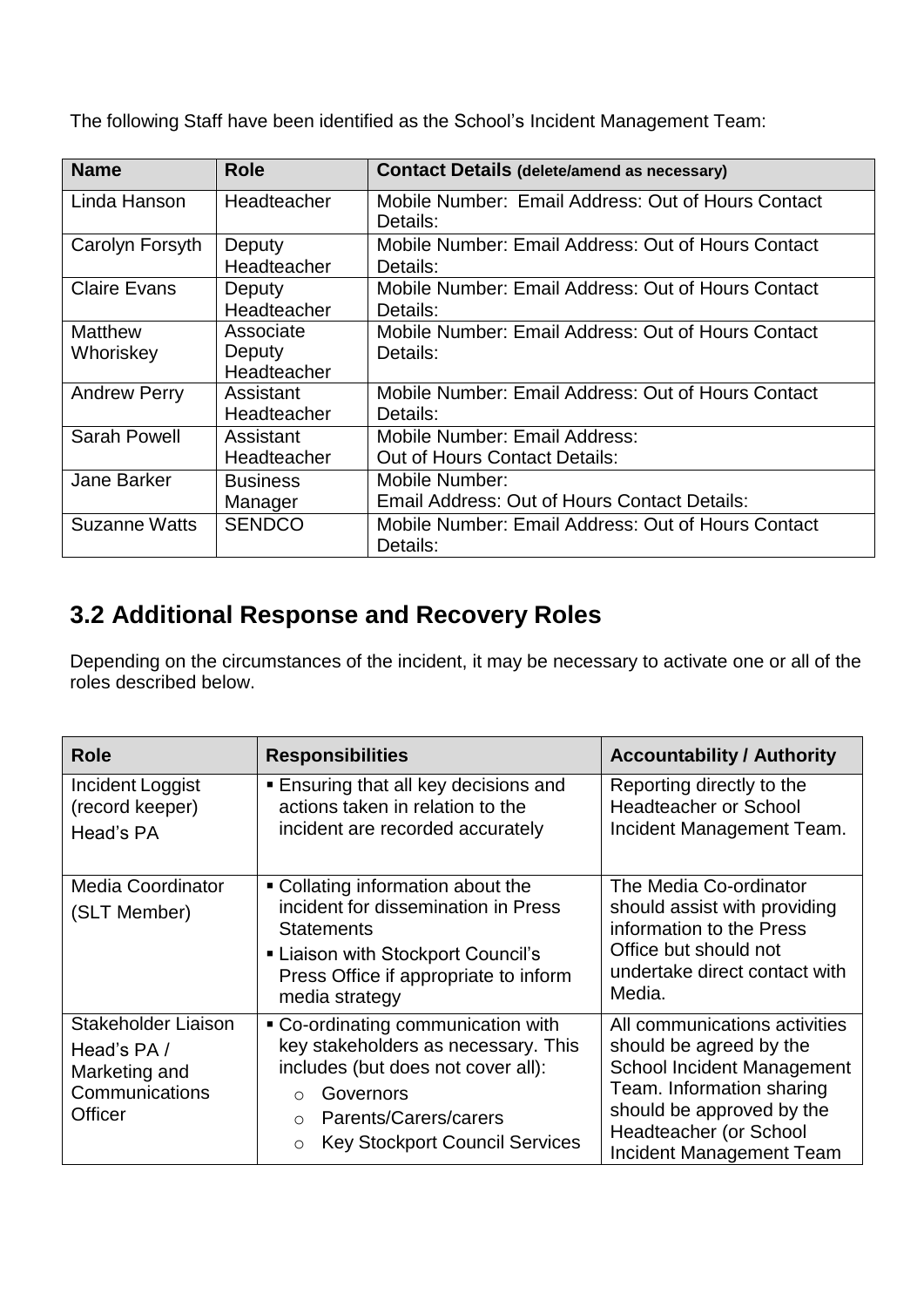|                                                       | <b>School Crossing Patrol</b><br>$\circ$<br><b>School Transport Providers</b><br>$\circ$<br>External agencies e.g.<br>$\circ$<br><b>Emergency Services, Health and</b><br>Safety Executive (HSE) etc                                                      | if the Headteacher is<br>unavailable).                                                                                                                                                                 |
|-------------------------------------------------------|-----------------------------------------------------------------------------------------------------------------------------------------------------------------------------------------------------------------------------------------------------------|--------------------------------------------------------------------------------------------------------------------------------------------------------------------------------------------------------|
| Site Manager                                          | • Undertaking duties as necessary to<br>ensure site security and safety in an<br>incident<br>Liaison with the School Incident<br>Management Team to advise on any<br>issues relating to the school physical<br>infrastructure                             | Reporting directly to the<br><b>Headteacher or School</b><br>Incident Management Team.                                                                                                                 |
|                                                       | • Lead point of contact for any<br>Contractors who may be involved in<br>incident response                                                                                                                                                                |                                                                                                                                                                                                        |
| <b>ICT Coordinator -</b><br><b>IT Network Manager</b> | <b>Ensuring the resilience of the</b><br>School's ICT infrastructure<br>Liaison with Capita and other external<br>providers (if applicable)                                                                                                               | <b>ICT Coordinator reports</b><br>directly to the Business<br><b>Continuity Coordinator for</b><br>plan development issues.                                                                            |
|                                                       | . Work with the Business Continuity<br>Coordinator to develop proportionate<br>risk responses                                                                                                                                                             | In response to an incident,<br>reporting to the School<br>Incident Management Team.                                                                                                                    |
| Recovery<br>Coordinator<br><b>SLT</b>                 | • Leading and reporting on the School's<br>recovery process<br><b>I</b> Identifying lessons as a result of the<br>incident<br><b>- Liaison with Business Continuity</b><br>Coordinator to ensure lessons are<br>incorporated into the plan<br>development | Is likely to already be a<br>member of the School<br>Incident Management Team,<br>however will remain focussed<br>on leading the recovery and<br>resumption phase. Reports<br>directly to Headteacher. |

The following School staff have been identified as people who may be able to undertake additional roles in your response to an incident:

| <b>Name</b>                   | <b>Role</b>  | <b>Contact Details</b>                                         |
|-------------------------------|--------------|----------------------------------------------------------------|
| Paul Hutchinson   ICT Network | Manager      | Mobile Number: Email Address: Out of Hours Contact<br>Details: |
| <b>Jack Fowler</b>            | Site Manager | Mobile Number: Email Address: Out of Hours Contact<br>Details: |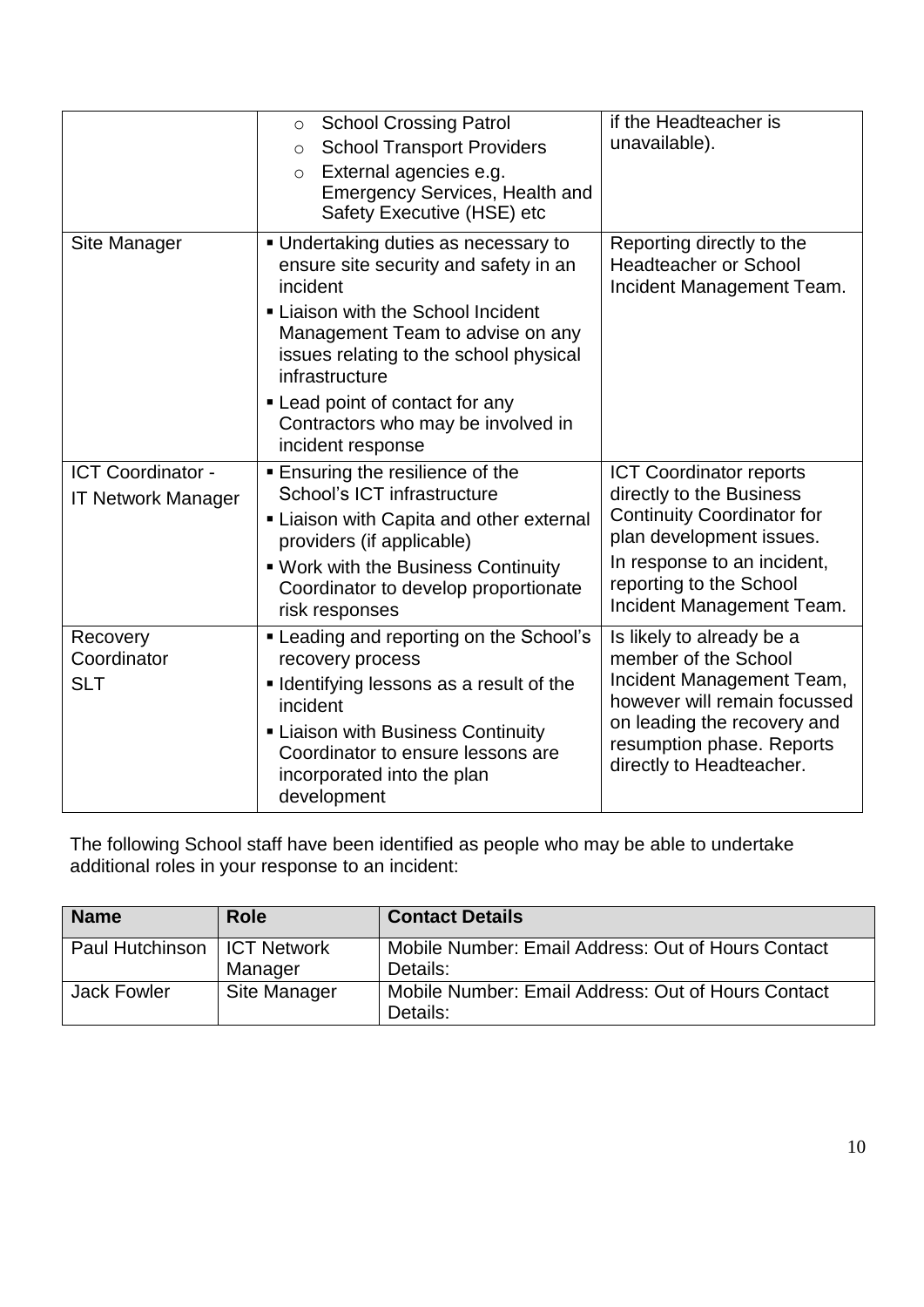## **3.3 The Role of Governors**

| <b>Role</b>               | <b>Responsibilities</b>                                                                                                                                                                                                    | <b>Accountability / Authority</b>                                                                                                                 |
|---------------------------|----------------------------------------------------------------------------------------------------------------------------------------------------------------------------------------------------------------------------|---------------------------------------------------------------------------------------------------------------------------------------------------|
| <b>Board of Governors</b> | . Working in partnership with the<br>Headteacher to provide strategic<br>direction in planning for and<br>responding to disruptive incidents<br>• Undertaking actions as required to<br>support the School's response to a | Liaison with the Headteacher<br>or School Incident<br>Management Team in<br>response to a crisis.<br>Reporting progress in<br>developing Business |
|                           | disruptive incident and subsequent<br>recovery                                                                                                                                                                             | <b>Continuity Plans to</b><br>Parents/Carers                                                                                                      |
|                           | Acting as a 'critical friend' to ensure<br>that the School Business Continuity<br>Plan is fit-for-purpose and continuity<br>arrangements are robust and reliable                                                           |                                                                                                                                                   |
|                           | • Monitoring and evaluating overall<br>performance in developing School<br>Resilience and reporting to<br>Parents/Carers                                                                                                   |                                                                                                                                                   |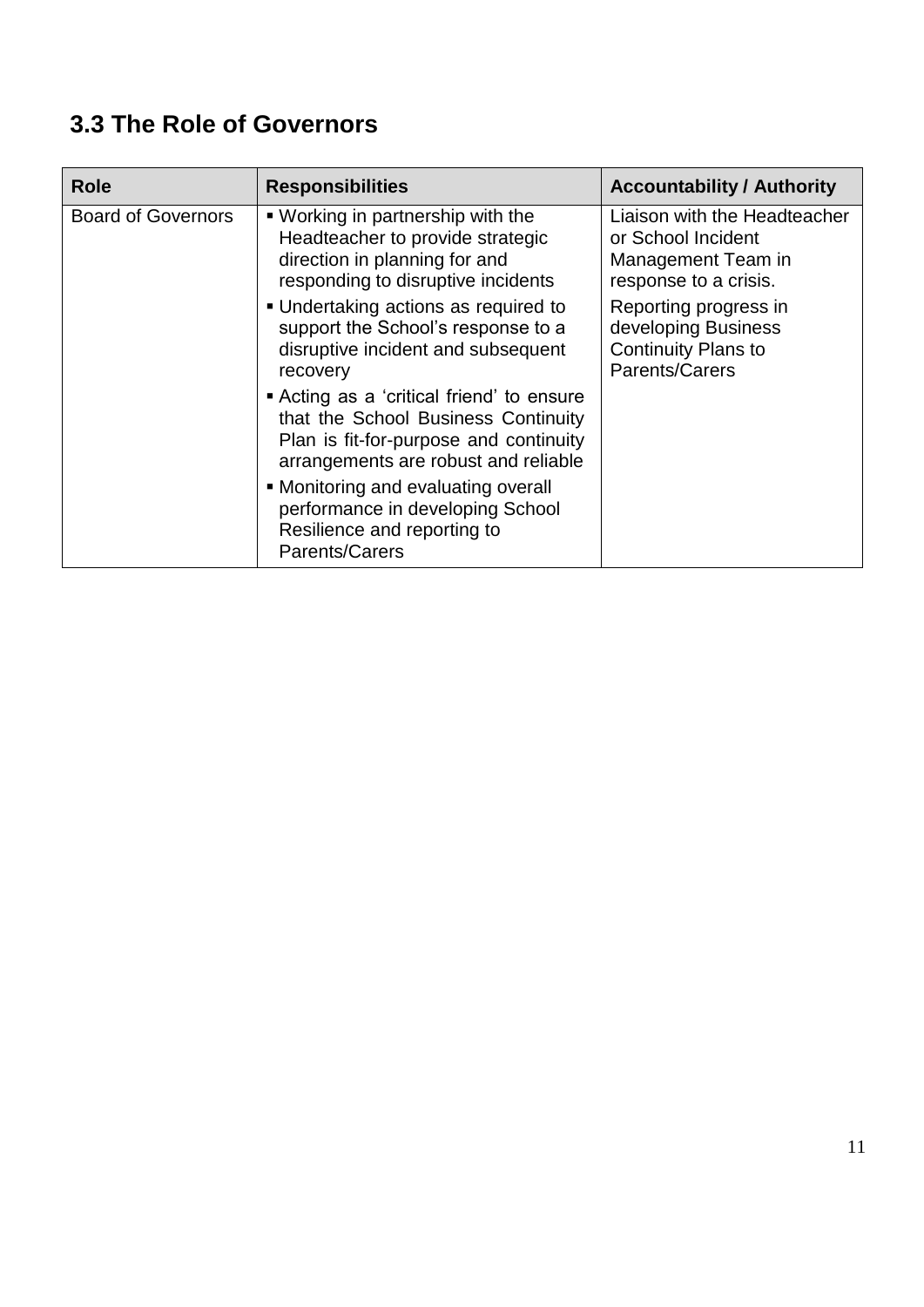## **4.0 Incident Management**

**Turn immediately to Section 5.0 for pre-planned incidents or slowly developing scenarios that are not 'no notice' emergencies but have the potential to disrupt School activities e.g. computer virus, flu pandemics, a pre - planned strike, forecast for heavy snow or a power outage etc.**

### **4.1 Purpose of the Incident Management Phase**

The purpose and priorities for this phase are to:

- Protect the safety and welfare of pupils, staff, visitors and the wider community
- Protect vital assets e.g. equipment, data, reputation
- Ensure urgent and necessary communication takes place
- Support the Business Continuity phase
- Support the Recovery and Resumption phase

### **4.2 Incident Management Actions**

|                | <b>ACTION</b>                                                                                                                                                | <b>FUTHER INFO/DETAILS</b>                                                                                                                               | <b>ACTIONED?</b><br>(tick/cross as<br>appropriate) |
|----------------|--------------------------------------------------------------------------------------------------------------------------------------------------------------|----------------------------------------------------------------------------------------------------------------------------------------------------------|----------------------------------------------------|
| $\mathbf{1}$ . | Make a <i>quick</i> initial assessment:<br>• Survey the scene<br>Assess (i.e. scale/severity, duration<br>& impact)<br>• Disseminate information (to others) | Gather and share information to<br>facilitate decision-making and<br>enhance the response<br>A full impact assessment form can<br>be found in Appendix A |                                                    |
| 2.             | Call the Emergency Services<br>(as appropriate)                                                                                                              | <b>TEL: 999</b><br>Provide as much information about<br>the incident as possible                                                                         |                                                    |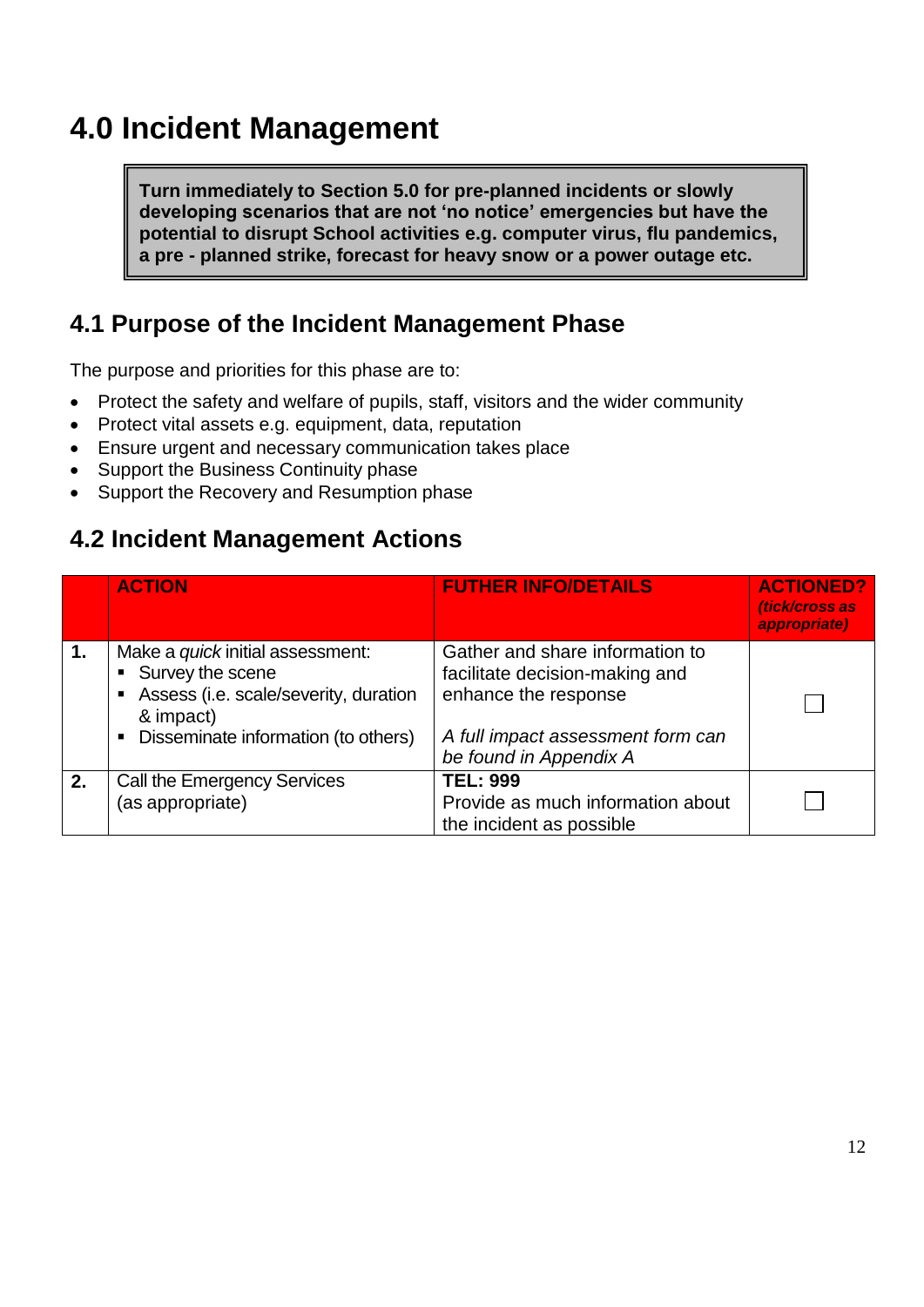|     | <b>ACTION</b>                                                                                                                                                                                                                                                                                                                                                                                                                                       | <b>FUTHER INFO/DETAILS</b>                                                                                                                                                                                                                                                                      | <b>ACTIONED?</b><br>(tick/cross as<br>appropriate) |
|-----|-----------------------------------------------------------------------------------------------------------------------------------------------------------------------------------------------------------------------------------------------------------------------------------------------------------------------------------------------------------------------------------------------------------------------------------------------------|-------------------------------------------------------------------------------------------------------------------------------------------------------------------------------------------------------------------------------------------------------------------------------------------------|----------------------------------------------------|
| 3.  | <b>Evacuate the School building, if</b><br>necessary.<br>• Consider whether it may be safer or<br>better for the welfare of pupils to stay<br>within the School premises and<br>congregate at a relative place of<br>safety indoors.<br>If there is time and it is safe to do so,<br>consider the recovery of vital<br>assets/equipment to enable delivery<br>of critical School activities<br>• Notify relevant stakeholders of site<br>evacuation | Use normal fire evacuation<br>$\blacksquare$<br>procedures for the School<br>Consider arrangements for<br>staff/pupils with special needs<br>If the decision is to stay within<br>the School, ensure the assembly<br>point is safe and take advice<br>from Emergency Services as<br>appropriate |                                                    |
| 4.  | Ensure all Pupils, Staff and any School<br>Visitors report to the identified<br>Assembly Point.                                                                                                                                                                                                                                                                                                                                                     | The normal Assembly point for the<br><b>School is: Front Field</b><br>The alternative Assembly Point<br>for the School is: Playground area                                                                                                                                                      |                                                    |
| 5.  | Check that all Pupils, Staff, Contractors<br>and any Visitors have been evacuated<br>from the building and are present.<br>Consider the safety of all pupils, staff,<br>contactors and visitors as a priority                                                                                                                                                                                                                                       | Pupil register sheets<br>Staff register sheets<br>Inventry system print out for visitor<br>and staff signing in/out                                                                                                                                                                             |                                                    |
| 6.  | Ensure appropriate access to site for<br><b>Emergency Service vehicles</b>                                                                                                                                                                                                                                                                                                                                                                          | Ensure any required actions are<br>safe by undertaking a dynamic risk<br>assessment                                                                                                                                                                                                             |                                                    |
| 7.  | Establish a contact point for all<br>supporting personnel                                                                                                                                                                                                                                                                                                                                                                                           | Consider the availability of staff and<br>who may be best placed to<br>communicate information                                                                                                                                                                                                  |                                                    |
| 8.  | <b>Identify School Incident Management</b><br>Team to undertake specific emergency<br>response roles                                                                                                                                                                                                                                                                                                                                                | Information on roles and<br>responsibilities can be found in<br>Section 3.0                                                                                                                                                                                                                     |                                                    |
| 9.  | Ensure a log of key decisions and<br>actions is started and maintained<br>throughout the incident                                                                                                                                                                                                                                                                                                                                                   | The Log template can be found in<br><b>Appendix A</b>                                                                                                                                                                                                                                           |                                                    |
| 10. | Where appropriate, record names<br>and details of any staff, contractors<br>or visitors who may have been<br>injured or affected by the incident as<br>part of your incident record keeping                                                                                                                                                                                                                                                         | This information should be held<br>securely as it may be required by<br><b>Emergency Services or other</b><br>agencies either during or following<br>the incident                                                                                                                               |                                                    |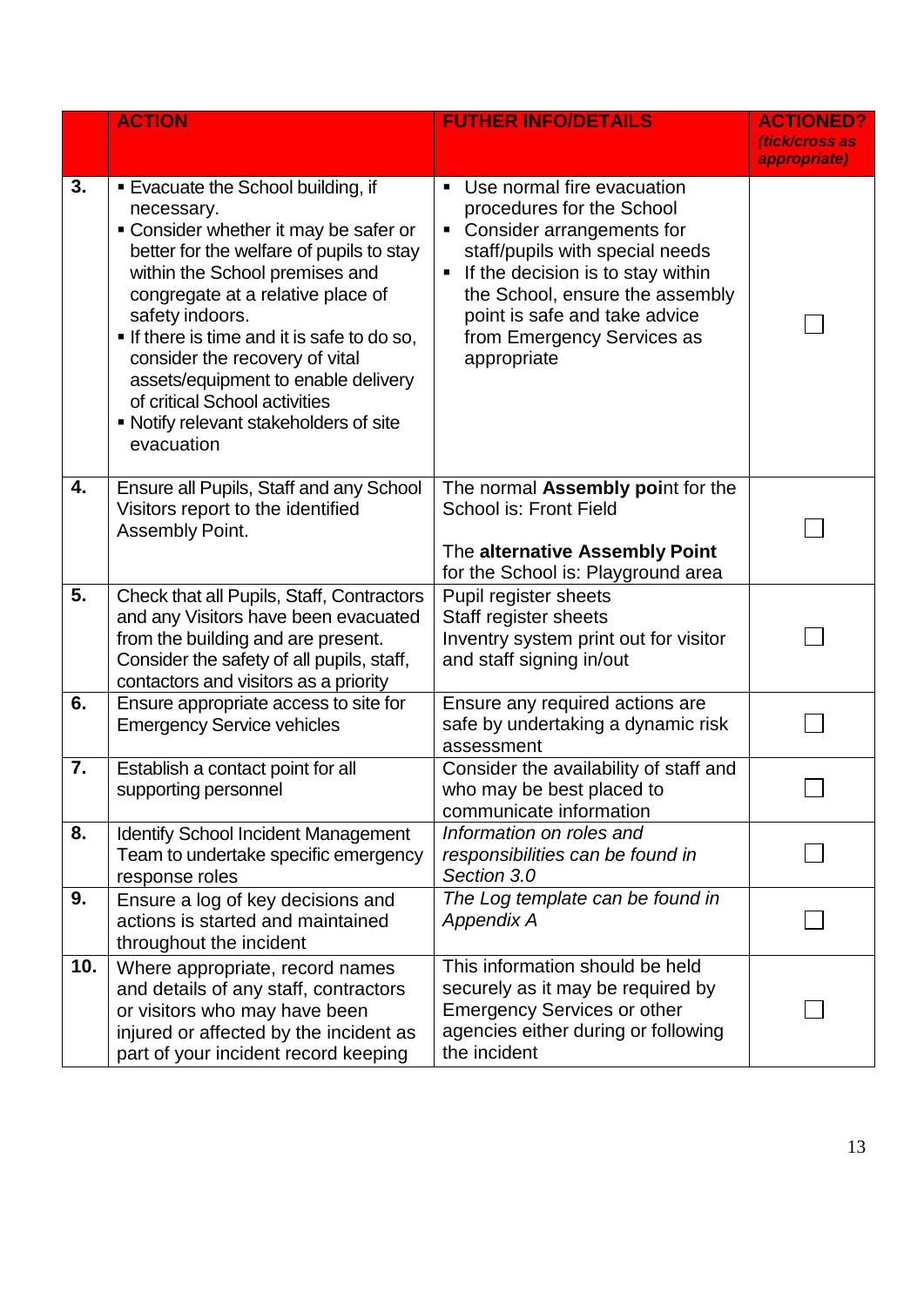|     | <b>ACTION</b>                                                                                                                                                                                                  | <b>FUTHER INFO/DETAILS</b>                                                                                                                                                                                                                                                                                                                                                                                                                                                                                                                | <b>ACTIONED?</b><br>(tick/cross as<br>appropriate) |
|-----|----------------------------------------------------------------------------------------------------------------------------------------------------------------------------------------------------------------|-------------------------------------------------------------------------------------------------------------------------------------------------------------------------------------------------------------------------------------------------------------------------------------------------------------------------------------------------------------------------------------------------------------------------------------------------------------------------------------------------------------------------------------------|----------------------------------------------------|
| 11. | Take further steps to assess the<br>$\blacksquare$<br>impact of the incident<br>Agree response / next steps                                                                                                    | Continue to record key decisions<br>and actions in the incident log<br>The impact assessment form can<br>be found in Appendix B.                                                                                                                                                                                                                                                                                                                                                                                                          |                                                    |
| 12. | Log details of all items lost by Pupils,<br>Staff, Visitors etc as a result of the<br>incident, if appropriate                                                                                                 | A form for recording this information<br>is in Appendix C                                                                                                                                                                                                                                                                                                                                                                                                                                                                                 |                                                    |
| 13. | Consider the involvement of other<br>Teams, Services or Organisations<br>who may be required to support the<br>management of the incident in terms<br>of providing additional resource,<br>advice and guidance | Depending on the incident, the<br>following Teams may be<br>approached to assist with incident<br>management:<br>• HR Support<br>• Premises Management<br>• Education Psychology<br>Service<br>• School Nurse<br><b>School Counsellors</b><br><b>School Insurers</b><br><b>LA Critical Incident Team</b>                                                                                                                                                                                                                                  |                                                    |
| 14. | If appropriate, arrange contact with<br>the Press.                                                                                                                                                             | Establish a media area if<br>necessary.                                                                                                                                                                                                                                                                                                                                                                                                                                                                                                   |                                                    |
| 15. | Assess the key priorities for the<br>remainder of the working day and<br>take relevant action                                                                                                                  | Consider actions to ensure the<br>health, safety and well-being of the<br>School community at all times.<br>Consider your business continuity<br>strategies i.e. alternative ways of<br>working, re-location to your<br>recovery site etc to ensure the<br>impact of the disruption is<br>minimised.<br><b>Business Continuity Strategies are</b><br>documented in Section 5.3<br>Consider the School's legal duty to<br>provide free school meals and how<br>this will be facilitated, even in the<br>event of emergency school closure. |                                                    |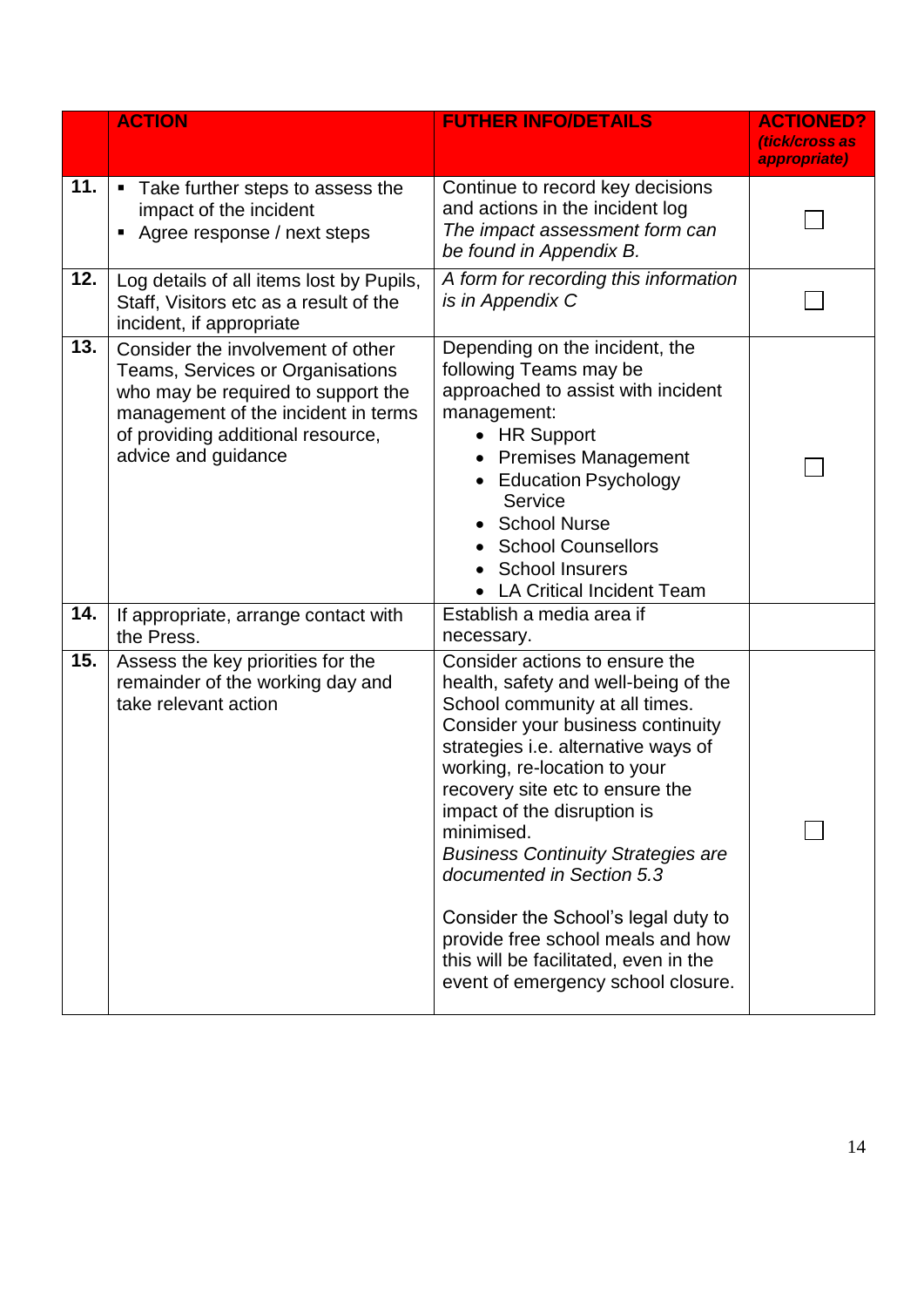|     | <b>ACTION</b>                                                                                                                                                                                                                                                        | <b>FUTHER INFO/DETAILS</b>                                                                                                                                                                                                          | <b>ACTIONED?</b><br>(tick/cross as<br>appropriate) |
|-----|----------------------------------------------------------------------------------------------------------------------------------------------------------------------------------------------------------------------------------------------------------------------|-------------------------------------------------------------------------------------------------------------------------------------------------------------------------------------------------------------------------------------|----------------------------------------------------|
| 16. | Ensure Staff are kept informed about<br>what is required of them                                                                                                                                                                                                     | Consider:<br>what actions are required<br>where staff will be located<br>Notifying Staff who are not<br>currently in work with details of<br>the incident and actions<br>undertaken in response                                     |                                                    |
| 17. | Ensure Pupils are kept informed as<br>appropriate to the circumstances of the<br>incident                                                                                                                                                                            | Consider communication strategies<br>and additional support for pupils<br>with special needs. Consider the<br>notification of pupils not currently in<br>School.<br>Website<br>Facebook<br>Twitter<br>Text message service<br>Email |                                                    |
| 18. | Ensure Parents/Carers are kept<br>informed as appropriate to the<br>circumstances of the incident.<br>Parents/carers of those immediately<br>affected by the incident will require<br>additional considerations to ensure<br>information is accurate and up-to-date. | Agree arrangements for<br>parents/carers collecting pupils at<br>an appropriate time<br>Consider how emergency<br>communication needs will be<br>established e.g. phone lines,<br>answer machine message, website<br>update         |                                                    |
| 19. | Ensure Governors are kept informed<br>as appropriate to the circumstances of<br>the incident                                                                                                                                                                         | Website<br>Text message service<br>Telephone<br>Email<br>Letter                                                                                                                                                                     |                                                    |
| 20. | Consider the wider notification process<br>and the key messages to<br>communicate                                                                                                                                                                                    | Local Radios may be useful in<br>broadcasting key messages                                                                                                                                                                          |                                                    |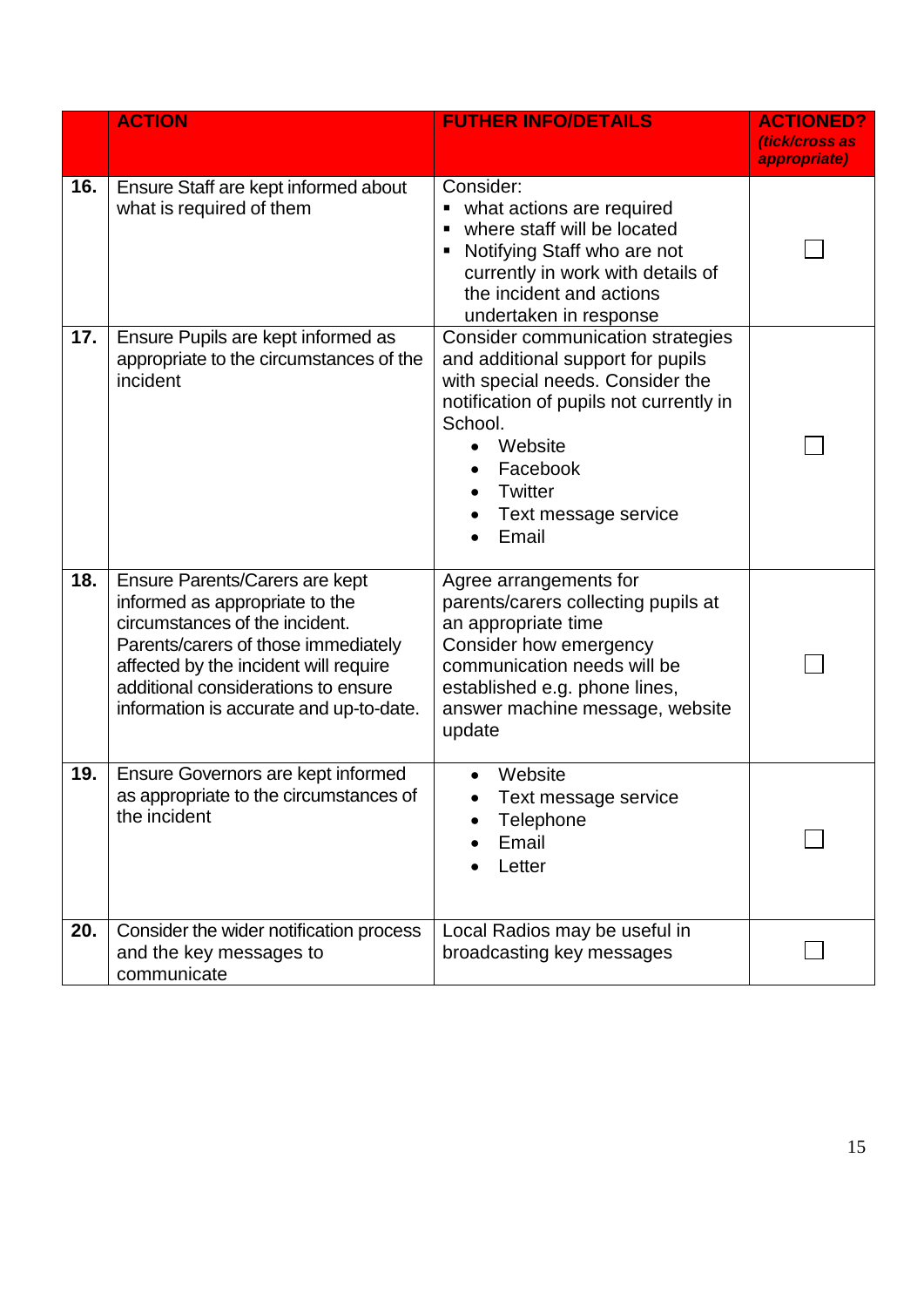|     | <b>ACTION</b>                                                                                | <b>FUTHER INFO/DETAILS</b>                                                                                                                                           | <b>ACTIONED?</b><br><i><b>(tick/cross as</b></i><br>appropriate) |
|-----|----------------------------------------------------------------------------------------------|----------------------------------------------------------------------------------------------------------------------------------------------------------------------|------------------------------------------------------------------|
| 21. | Communicate the interim<br>arrangements for delivery of critical<br><b>School activities</b> | Ensure all stakeholders are kept<br>informed of contingency<br>arrangements as appropriate<br>Website<br>Facebook<br><b>Twitter</b><br>Text message service<br>Email |                                                                  |
| 22. | Log all expenditure incurred as a result<br>of the incident                                  | Record all costs incurred as a result<br>of responding to the incident<br>The Financial Expenditure Log can<br>be found in Appendix D                                |                                                                  |
| 23. | Seek specific advice/ inform your<br>Insurance Company as appropriate                        | Insurance Policy details can be<br>found in the finance office.                                                                                                      |                                                                  |
| 24. | Ensure recording process in place for<br>staff/pupils leaving the site                       | Ensure the safety of staff and pupils<br>before they leave site and identify<br>suitable support and risk control<br>measures as required                            |                                                                  |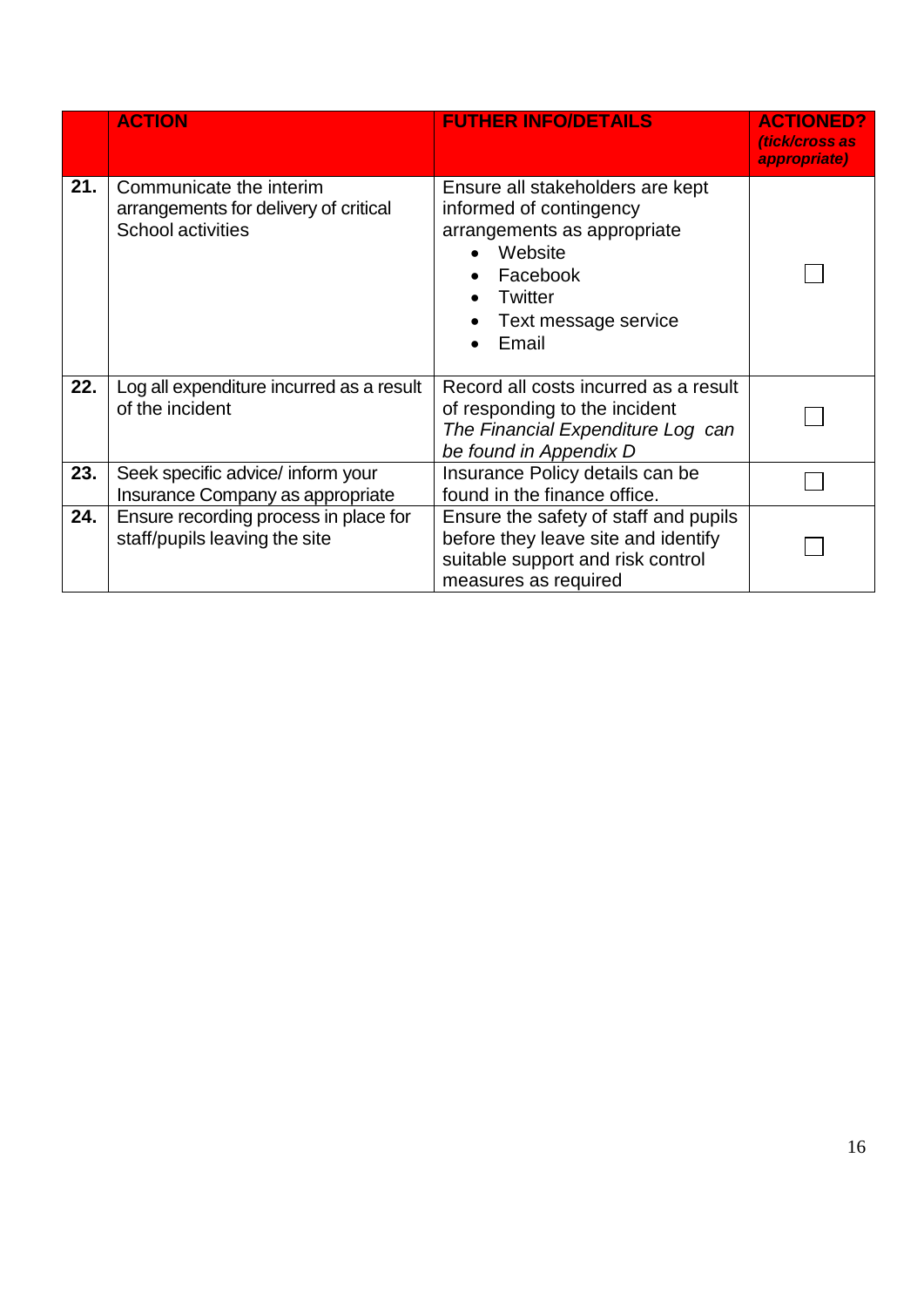# **5.0 Business Continuity**

## **5.1 Purpose of the Business Continuity Phase**

The purpose of the business continuity phase of your response is to ensure that critical activities are resumed as quickly as possible and/or continue to be delivered during the disruption. This may involve activation one or more of your business continuity strategies to enable alternative ways of working. During an incident it is unlikely that you will have all of your resources available to you, it is therefore likely that some 'non critical' activities may need to be suspended at this time.

## **5.2 Business Continuity Actions**

|    | <b>ACTION</b>                                                                                            | <b>FUTHER INFO/DETAILS</b>                                                                                                                                                                                                                                                                                                                                                                                                                                                                                                                                                                                                                                                                                                  | <b>ACTIONED?</b><br>(tick/cross as<br>appropriate) |
|----|----------------------------------------------------------------------------------------------------------|-----------------------------------------------------------------------------------------------------------------------------------------------------------------------------------------------------------------------------------------------------------------------------------------------------------------------------------------------------------------------------------------------------------------------------------------------------------------------------------------------------------------------------------------------------------------------------------------------------------------------------------------------------------------------------------------------------------------------------|----------------------------------------------------|
| 1. | Identify any other stakeholders<br>required to be involved in the<br><b>Business Continuity response</b> | Depending on the incident, you may need<br>additional/specific input in order to drive the<br>recovery of critical activities, this may<br>require the involvement of external partners                                                                                                                                                                                                                                                                                                                                                                                                                                                                                                                                     |                                                    |
| 2. | Evaluate the impact of the<br>incident                                                                   | Take time to understand the impact of the<br>incident on 'business as usual' School<br>activities by communicating with key<br>stakeholders to gather information.<br>Consider the following questions:<br>• Which School activities are disrupted?<br>• What is the impact over time if these<br>activities do not continue?<br>■ Would the impact be:<br>Manageable? □<br>$\circ$<br>Disruptive? $\square$<br>$\circ$<br>$\circ$ Critical? $\Box$<br>Disastrous? $\Box$<br>$\circ$<br>• What are current staffing levels?<br>Are there any key milestones or critical<br>activity deadlines approaching?<br>. What are your recovery time objectives?<br>• What resources are required to recover<br>critical activities? |                                                    |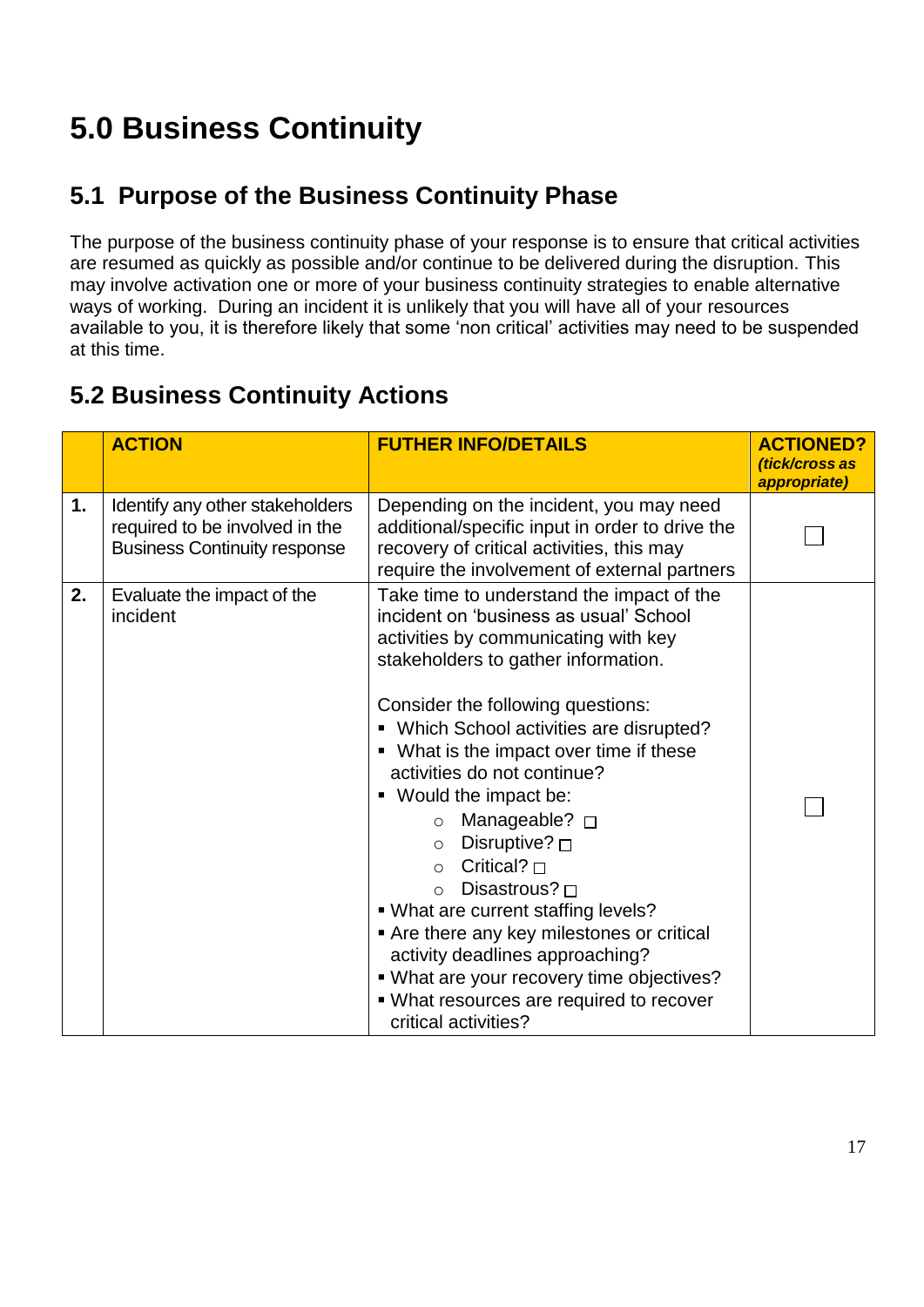|    | <b>ACTION</b>                                                                                                                                  | <b>FUTHER INFO/DETAILS</b>                                                                                                                                                                                                                  | <b>ACTIONED?</b><br>(tick/cross as<br>appropriate) |
|----|------------------------------------------------------------------------------------------------------------------------------------------------|---------------------------------------------------------------------------------------------------------------------------------------------------------------------------------------------------------------------------------------------|----------------------------------------------------|
| 3. | Plan how critical activities will<br>be maintained, utilising pre-<br>identified or new business<br>continuity strategies (See<br>Section 5.3) | Consider:<br>Immediate priorities<br><b>Communication strategies</b><br>Deployment of resources<br>Finance<br>٠<br>Monitoring the situation<br>Reporting<br>Stakeholder engagement<br>Produce an action plan for this phase of<br>response. |                                                    |
| 4. | Log all decisions and actions,<br>including what you decide not<br>to do and include your decision<br>making rationale                         | Use the Decision and Action Log to do this.<br>The log template can be found in Appendix<br>$\overline{A}$                                                                                                                                  |                                                    |
| 5. | Log all financial expenditure<br>incurred                                                                                                      | The Financial Expenditure Log can be<br>found in Appendix D                                                                                                                                                                                 |                                                    |
| 6. | Allocate specific roles as<br>necessary                                                                                                        | Roles allocated will depend on the nature of<br>the incident and availability of staff                                                                                                                                                      |                                                    |
| 7. | Secure resources to enable<br>critical activities to continue/be<br>recovered                                                                  | Consider requirements such as staffing,<br>premises, equipment, ICT, welfare issues<br>etc                                                                                                                                                  |                                                    |
| 8. | Deliver appropriate<br>communication actions as<br>required                                                                                    | Ensure methods of communication and key<br>messages are developed as appropriate to<br>the needs of your key stakeholders e.g.<br>Staff, Parents/Carers, Governors,<br>Suppliers, Local Authority, Central<br>Government Agencies etc.      |                                                    |

## **5.3 Business Continuity Strategies**

|    | <b>Arrangements to manage a loss or shortage of Staff</b><br>or skills                                                                                                                                                                                                                       | <b>Further Information</b><br>(e.g. Key contacts, details of<br>arrangements, checklists) |
|----|----------------------------------------------------------------------------------------------------------------------------------------------------------------------------------------------------------------------------------------------------------------------------------------------|-------------------------------------------------------------------------------------------|
|    | Use of temporary staff e.g. Supply Teachers, Office Staff<br>etc                                                                                                                                                                                                                             | Emma Illingworth/Cover<br>Manager/Business Manager                                        |
| 2. | Multi-skilling and cross-training to ensure staff are<br>capable of undertaking different roles and responsibilities,<br>this may involve identifying deputies, job shadowing,<br>succession planning and handover periods for planned<br>(already known) staff absence e.g. maternity leave | <b>Staff Development Programme</b>                                                        |
| 3. | Using different ways of working to allow for reduced                                                                                                                                                                                                                                         | Reduced days                                                                              |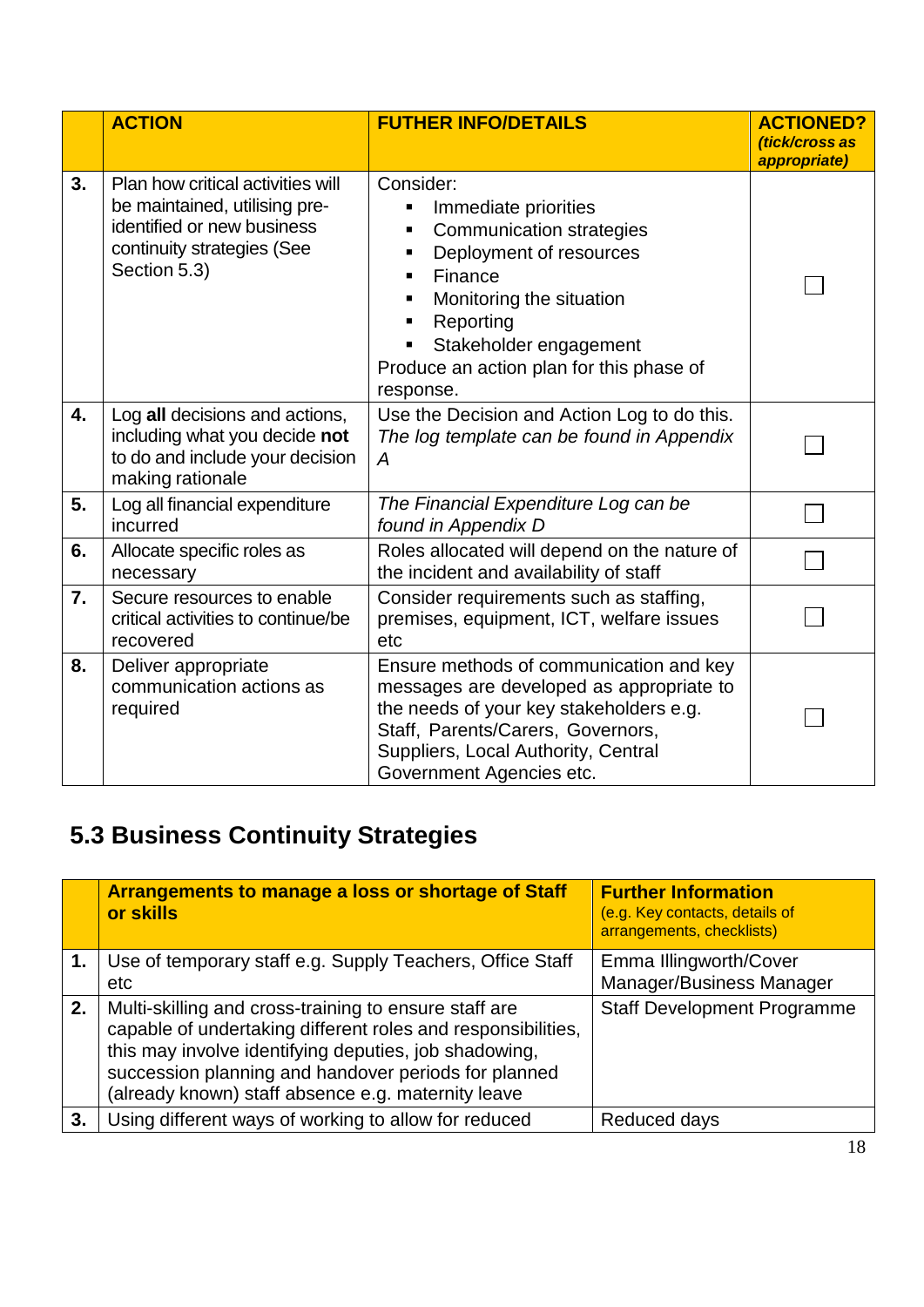|    | workforce, this may include:                                                                                                                          | <b>Reduced hours</b>                                             |
|----|-------------------------------------------------------------------------------------------------------------------------------------------------------|------------------------------------------------------------------|
|    | Larger class sizes (subject to adult and child ratios)                                                                                                | Whole year teaching                                              |
|    | Use of Teaching Assistants, Student Teachers,<br>$\bullet$<br>Learning Mentors etc<br>Virtual Learning Environment opportunities                      | Only certain year groups in<br>school.<br>Home learning facility |
|    | ٠<br>Pre-prepared educational materials that allow for<br>$\bullet$<br>independent learning                                                           |                                                                  |
|    | Team activities and sports to accommodate larger<br>$\bullet$<br>numbers of pupils at once                                                            |                                                                  |
| 4. | Suspending 'non critical' activities and focusing on your<br>priorities                                                                               |                                                                  |
| 5. | Using mutual support agreements with other Schools                                                                                                    |                                                                  |
| 6. | Ensuring Staff management issues are considered i.e.<br>managing attendance policies, job description flexibility<br>and contractual requirements etc |                                                                  |

|    | Arrangements to manage denial of access to your<br>premises or loss of utilities                                                     | <b>Further Information</b><br>(e.g. Key contacts, details of<br>arrangements, checklists) |
|----|--------------------------------------------------------------------------------------------------------------------------------------|-------------------------------------------------------------------------------------------|
| 1. | Using mutual support agreements with other Schools                                                                                   |                                                                                           |
| 2. | Pre-agreed arrangements with other premises in the<br>community i.e. Libraries, Leisure Centres, Colleges,<br>University premises    |                                                                                           |
| 3. | Virtual Learning Environment opportunities                                                                                           | Network Manager - Remote<br>access arrangements to be<br>explored.                        |
| 4. | Localising the incident e.g. isolating the problem and<br>utilising different sites or areas within the School<br>premises portfolio |                                                                                           |
| 5. | Off-site activities e.g. swimming, physical activities,<br>school trips                                                              |                                                                                           |

|    | <b>Arrangements to manage loss of technology /</b><br>telephony / data / power                                               | <b>Further Information</b><br>(e.g. Key contacts, details of<br>arrangements, checklists) |
|----|------------------------------------------------------------------------------------------------------------------------------|-------------------------------------------------------------------------------------------|
|    | Back-ups of key school data e.g. CD or Memory Stick<br>back-ups, photocopies stored on and off site, mirrored<br>servers etc | <b>ICT Network Manager</b>                                                                |
| 2. | Reverting to paper-based systems e.g. paper registers,<br>whiteboards etc.                                                   |                                                                                           |
| 3. | Flexible lesson plans                                                                                                        |                                                                                           |
|    | Emergency generator e.g. Uninterruptible Power Supply                                                                        |                                                                                           |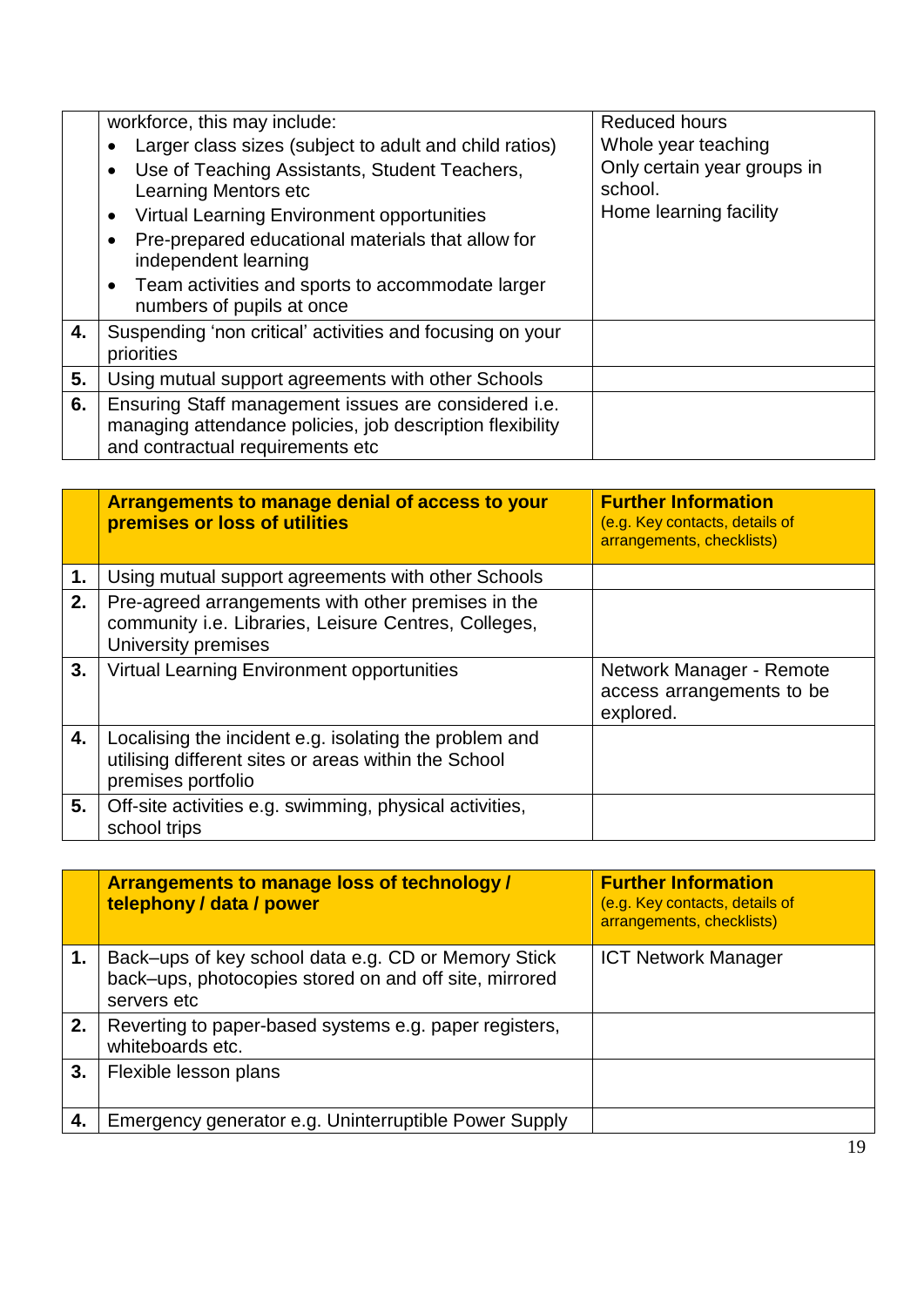| ., | -<br>. . |  |
|----|----------|--|

|    | Arrangements to mitigate the loss of key suppliers,<br>third parties or partners                                                         | <b>Further Information</b><br>(e.g. Key contacts, details of<br>arrangements, checklists) |
|----|------------------------------------------------------------------------------------------------------------------------------------------|-------------------------------------------------------------------------------------------|
| 1. | Pre-identified alternative suppliers                                                                                                     |                                                                                           |
| 2. | Ensuring all external providers have business continuity<br>plans in place as part of contract terms                                     |                                                                                           |
| 3. | Insurance cover                                                                                                                          |                                                                                           |
| 4. | Using mutual support agreements with other Schools                                                                                       |                                                                                           |
| 5. | Using alternative ways of working to mitigate the loss e.g.<br>suspending activities, adapting to the situation and<br>working around it |                                                                                           |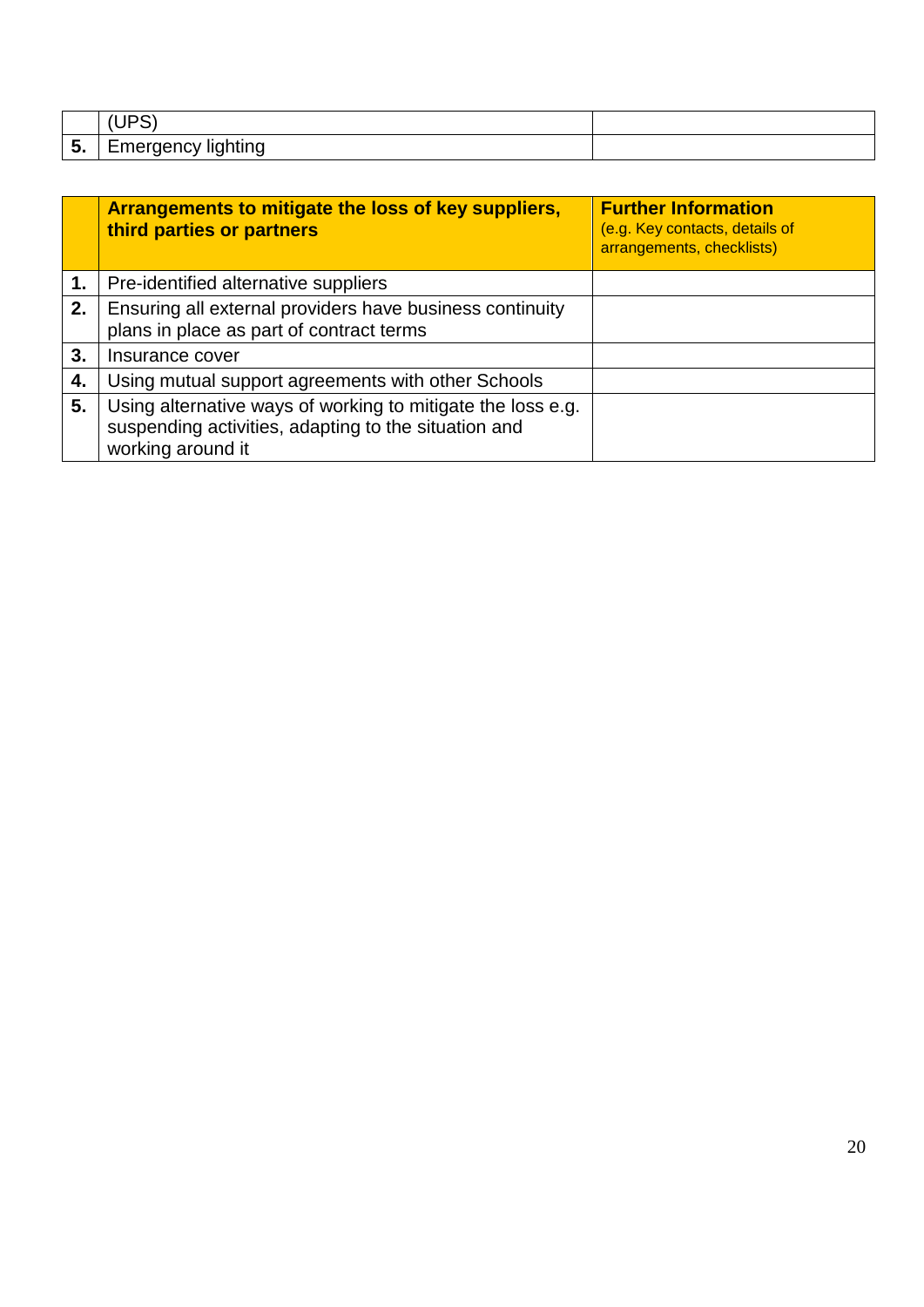# **6.0 Recovery and Resumption**

## **6.1 Purpose of the Recovery and Resumption Phase**

The purpose of the recovery and resumption phase is to resume 'business as usual' working practises for the School as quickly as possible. Where the impact of the incident is prolonged, 'normal' operations may need to be delivered under new circumstances e.g. from a different location.

## **6.2 Recovery and Resumption Actions**

|    | <b>ACTION</b>                                                                                                                                                                         | <b>FUTHER INFO/DETAILS</b>                                                                                                                                                                                                                                                                                                                                                                                                    | <b>ACTIONED?</b><br>(tick/cross as<br>appropriate) |
|----|---------------------------------------------------------------------------------------------------------------------------------------------------------------------------------------|-------------------------------------------------------------------------------------------------------------------------------------------------------------------------------------------------------------------------------------------------------------------------------------------------------------------------------------------------------------------------------------------------------------------------------|----------------------------------------------------|
| 1. | Agree and plan the actions<br>required to enable recovery<br>and resumption of normal<br>working practises                                                                            | Agreed actions will be detailed in an action<br>plan and set against timescales with<br>responsibility for completion clearly<br>indicated.                                                                                                                                                                                                                                                                                   |                                                    |
| 2. | Respond to any ongoing and<br>long term support needs of<br><b>Staff and Pupils</b>                                                                                                   | Depending on the nature of the incident, the<br>School Incident Management Team may<br>need to consider the use of Counselling<br><b>Services</b>                                                                                                                                                                                                                                                                             |                                                    |
| 3. | Once recovery and resumption<br>actions are complete,<br>communicate the return to<br>'business as usual'.                                                                            | Ensure all staff are aware that the business<br>continuity plan is no longer in effect.<br>Website<br>Phone<br>$\bullet$<br>Text message service<br>Letter<br><b>Staff Briefing</b><br>Email                                                                                                                                                                                                                                  |                                                    |
| 4. | Carry out a 'debrief' of the<br>incident with Staff (and<br>possibly with Pupils).<br>Complete a report to<br>document opportunities for<br>improvement and any<br>lessons identified | The incident de-brief report should be<br>reviewed by all members of the School<br>Incident Management Team and in<br>particular by the Business Continuity<br>Coordinator to ensure key actions resulting<br>from the incident are implemented within<br>designated timescales. Governors may<br>also have a role in monitoring progress in<br>completing agreed actions to further<br>develop the resilience of the School. |                                                    |
| 5. | Review this Continuity Plan in<br>light of lessons learned from<br>incident and the response to<br>it                                                                                 | Implement recommendations for<br>improvement and update this Plan. Ensure<br>any revised versions of the Plan is read by<br>all members of the Business Continuity<br>Team                                                                                                                                                                                                                                                    |                                                    |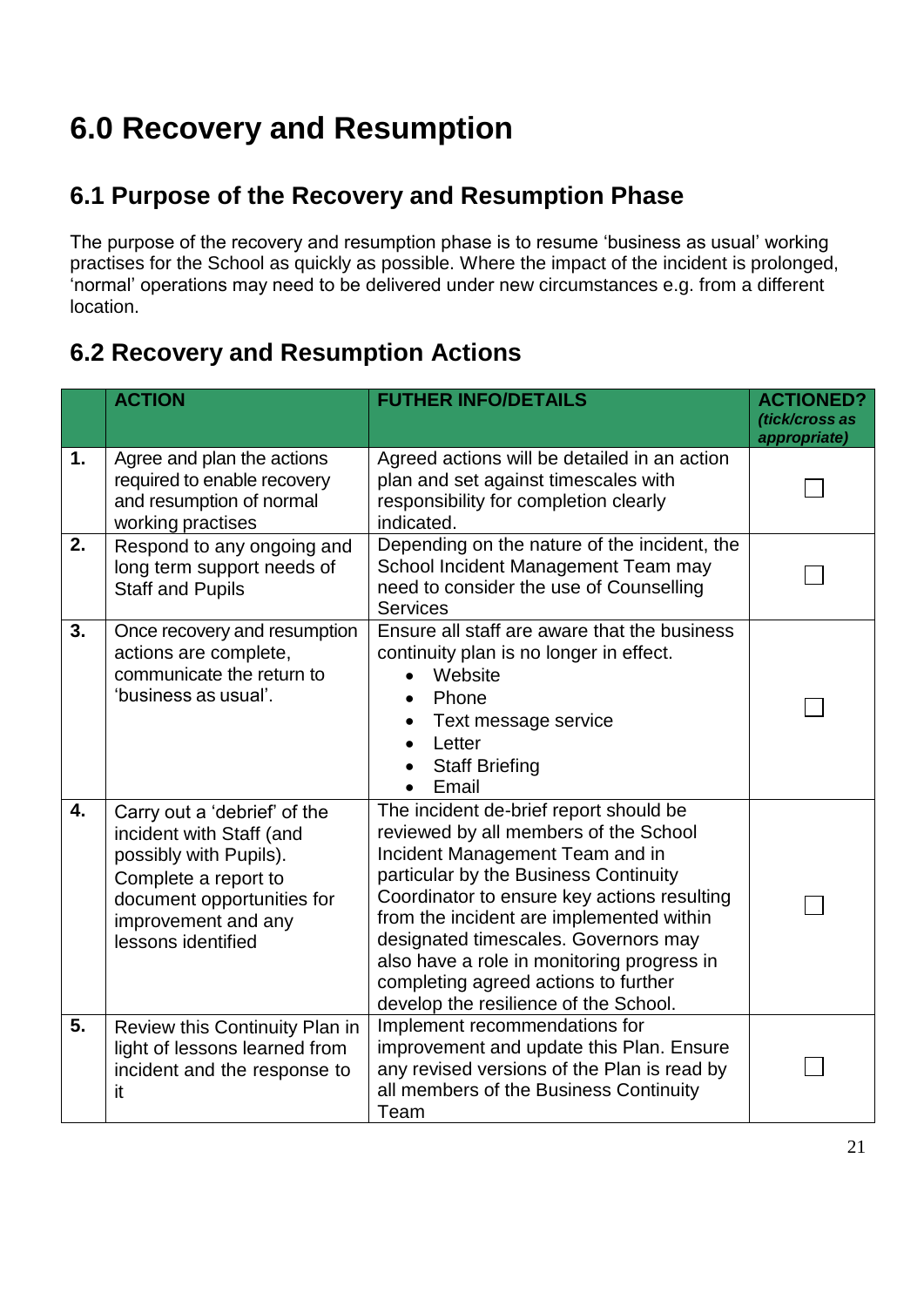# **7.0 Appendices**

|              | <b>Content</b>                                        | Page No. |
|--------------|-------------------------------------------------------|----------|
| A            | Log Template                                          | 23       |
| B            | <b>Impact Assessment Form</b>                         | 24       |
| $\mathsf{C}$ | <b>Lost Property Form</b>                             | 27       |
| D            | <b>Financial Expenditure Log</b>                      | 28       |
| E.           | Contents of Emergency Box / 'Grab bag'                | 29       |
| F            | Risk Identification, Evaluation and Management Matrix | 30       |
| G            | Incident Management Decision-Making Tool              | 33       |
| H            | <b>Staff Contact List</b>                             | 34       |
|              | <b>Key Contacts List</b>                              | 35       |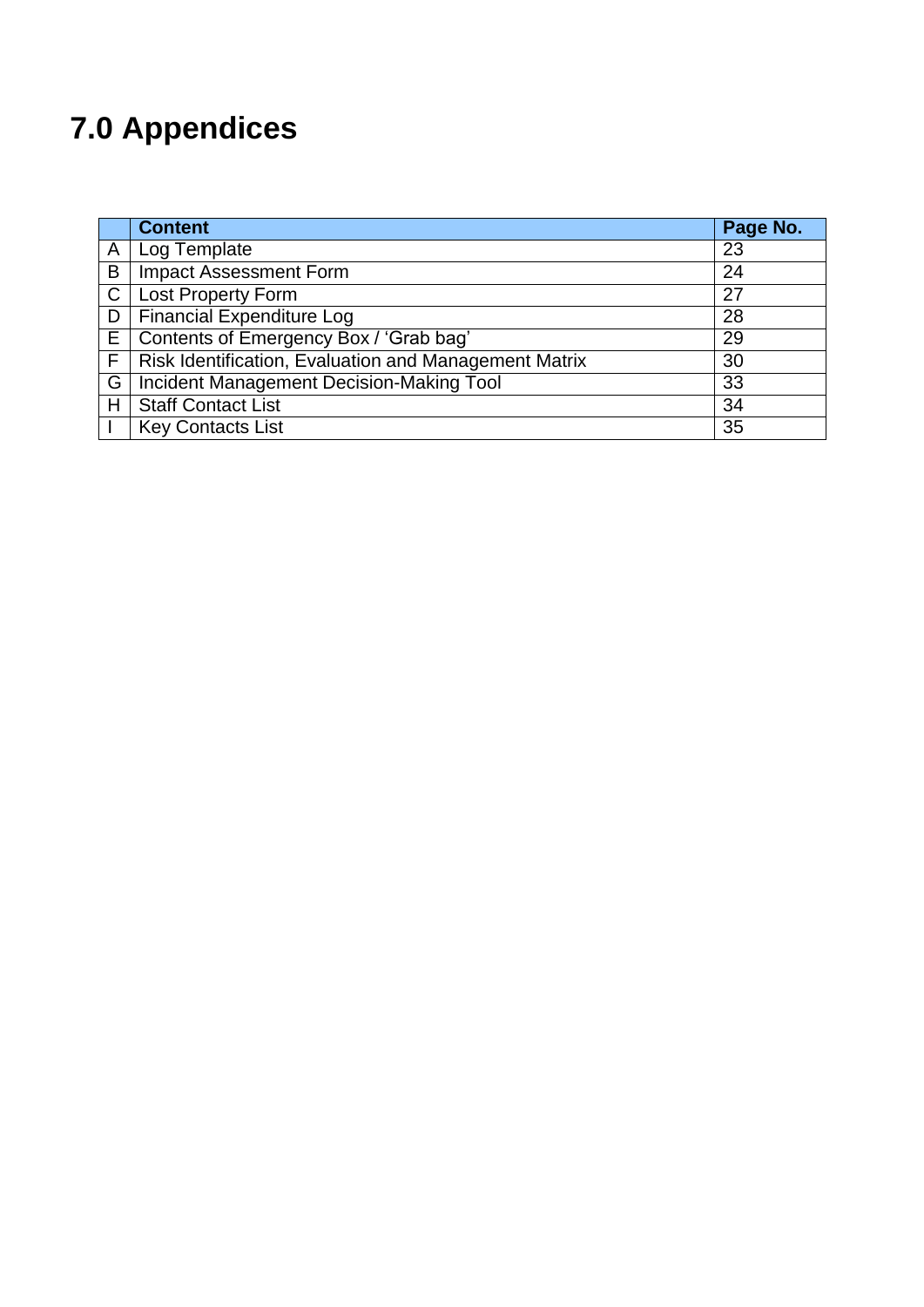| <b>Log of Events, Decisions and Actions</b> |                    |                     |  |
|---------------------------------------------|--------------------|---------------------|--|
| <b>Completed by</b>                         |                    | <b>Sheet Number</b> |  |
| Incident                                    |                    | <b>Date</b>         |  |
| <b>Time</b><br>(24hr clock)                 | <b>Log Details</b> |                     |  |
|                                             |                    |                     |  |
|                                             |                    |                     |  |
|                                             |                    |                     |  |
|                                             |                    |                     |  |
|                                             |                    |                     |  |
|                                             |                    |                     |  |
|                                             |                    |                     |  |
|                                             |                    |                     |  |
|                                             |                    |                     |  |
|                                             |                    |                     |  |
|                                             |                    |                     |  |
|                                             |                    |                     |  |
|                                             |                    |                     |  |
|                                             |                    |                     |  |
|                                             |                    |                     |  |
|                                             |                    |                     |  |
|                                             |                    |                     |  |
|                                             |                    |                     |  |
|                                             |                    |                     |  |
|                                             |                    |                     |  |
|                                             |                    |                     |  |
|                                             |                    |                     |  |
|                                             |                    |                     |  |
|                                             |                    |                     |  |
|                                             |                    |                     |  |
|                                             |                    |                     |  |
|                                             |                    |                     |  |
|                                             |                    |                     |  |
|                                             |                    |                     |  |
|                                             |                    |                     |  |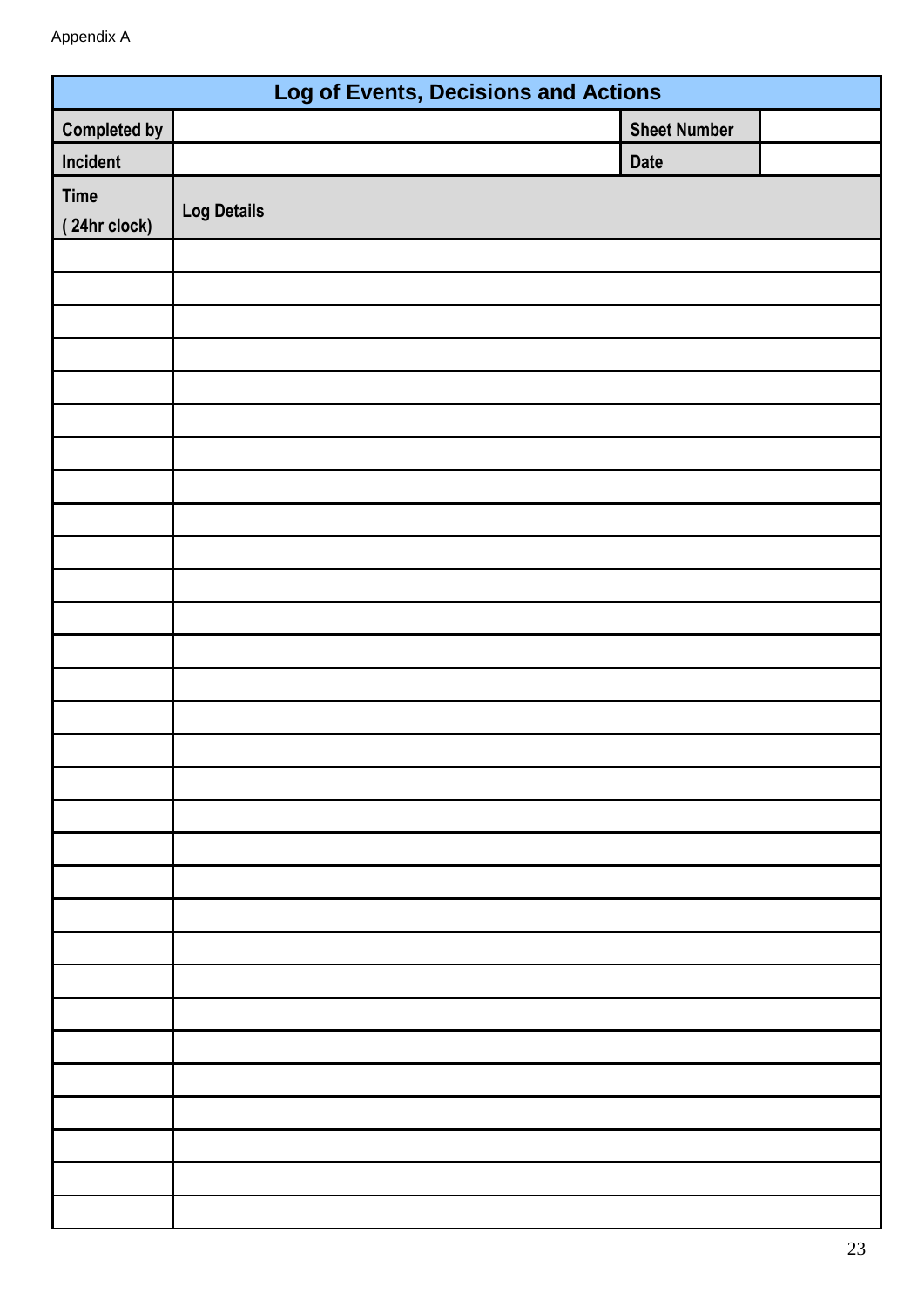#### Appendix B

| <b>Impact Assessment Form</b> |  |                 |  |
|-------------------------------|--|-----------------|--|
| <b>Completed By</b>           |  | <b>Incident</b> |  |
| Date                          |  | <b>Time</b>     |  |

| <b>Question</b>                                                                                                 | <b>Logged Response</b>                     |
|-----------------------------------------------------------------------------------------------------------------|--------------------------------------------|
| How were you made aware of<br>the incident?                                                                     |                                            |
| What is the nature of the<br>incident?<br>(e.g. type, location & severity)                                      |                                            |
| Are there any staff or pupil<br>casualties or fatalities?<br>(Complete casualty / fatality<br>sheets if needed) |                                            |
| Have the Emergency Services<br>been called?                                                                     |                                            |
| Is the incident currently<br>affecting School activities?<br>If so, which areas?                                |                                            |
| What is the estimated duration<br>of the incident?                                                              |                                            |
| What is the actual or<br>threatened loss of workforce?                                                          | <b>Over 50%</b><br>$20 - 50%$<br>$1 - 20%$ |
| Has access to the whole site<br>been denied? If so, for how<br>long?<br>(provide estimate if not known)         |                                            |
| Which work areas have been<br>destroyed, damaged or made<br>unusable?                                           |                                            |
| Is there evidence of structural<br>damage?                                                                      |                                            |
| Which work areas are<br>inaccessible but intact?                                                                |                                            |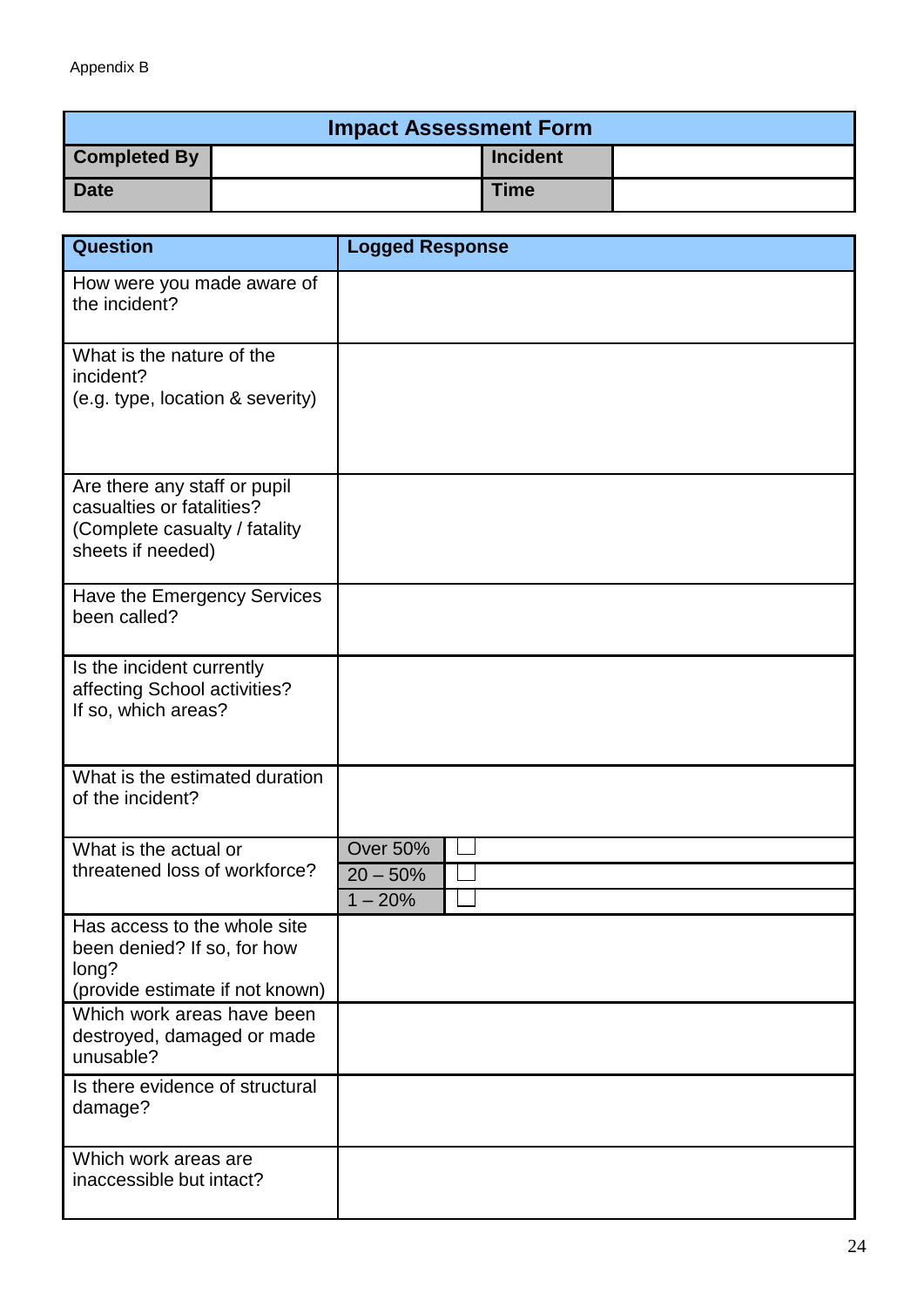| <b>Question</b>                                                                                          | <b>Logged Response</b> |
|----------------------------------------------------------------------------------------------------------|------------------------|
| Are systems and other<br>resources unavailable?<br>(include computer systems,<br>telecoms, other assets) |                        |
| If so, which staff are affected<br>by the ICT disruption and how?                                        |                        |
| Have any utilities (gas,<br>electricity or water) been<br>affected?                                      |                        |
| Is there media interest in the<br>incident?<br>(likely or actual)                                        |                        |
| Does the incident have the<br>potential to damage the<br>School's reputation?                            |                        |
| <b>Other Relevant Information</b>                                                                        |                        |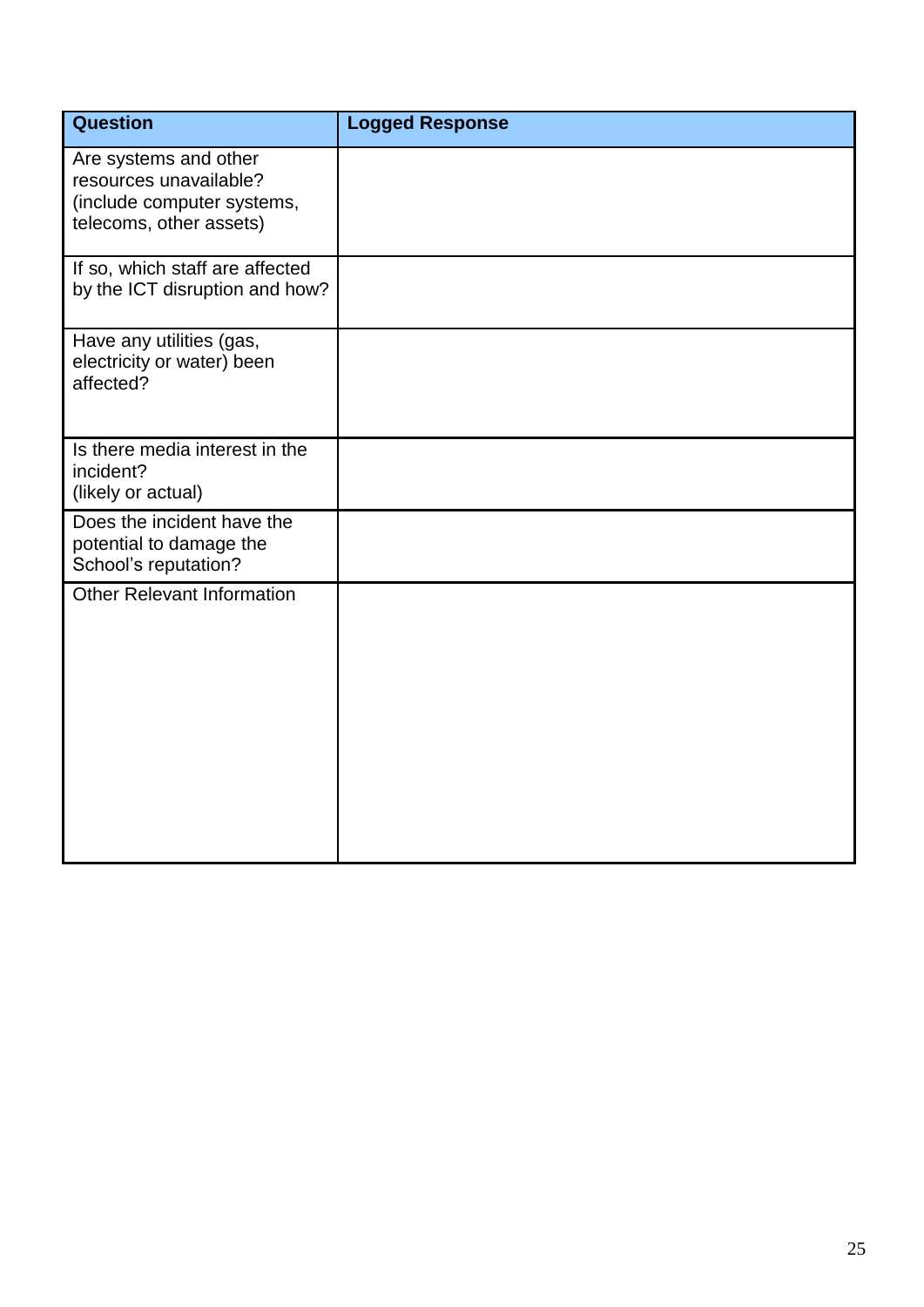Appendix C

| <b>Lost Property Form</b> |  |                 |  |
|---------------------------|--|-----------------|--|
| <b>Completed By</b>       |  | <b>Incident</b> |  |
| <b>Date</b>               |  | <b>Time</b>     |  |

| No. | <b>Name</b> | <b>Status</b>                  |      | Details of possessions lost/left behind |
|-----|-------------|--------------------------------|------|-----------------------------------------|
|     |             | (e.g. staff, pupil<br>visitor) | What | <b>Where left/lost</b>                  |
|     |             |                                |      |                                         |
|     |             |                                |      |                                         |
|     |             |                                |      |                                         |
|     |             |                                |      |                                         |
|     |             |                                |      |                                         |
|     |             |                                |      |                                         |
|     |             |                                |      |                                         |
|     |             |                                |      |                                         |
|     |             |                                |      |                                         |
|     |             |                                |      |                                         |
|     |             |                                |      |                                         |
|     |             |                                |      |                                         |
|     |             |                                |      |                                         |
|     |             |                                |      |                                         |
|     |             |                                |      |                                         |
|     |             |                                |      |                                         |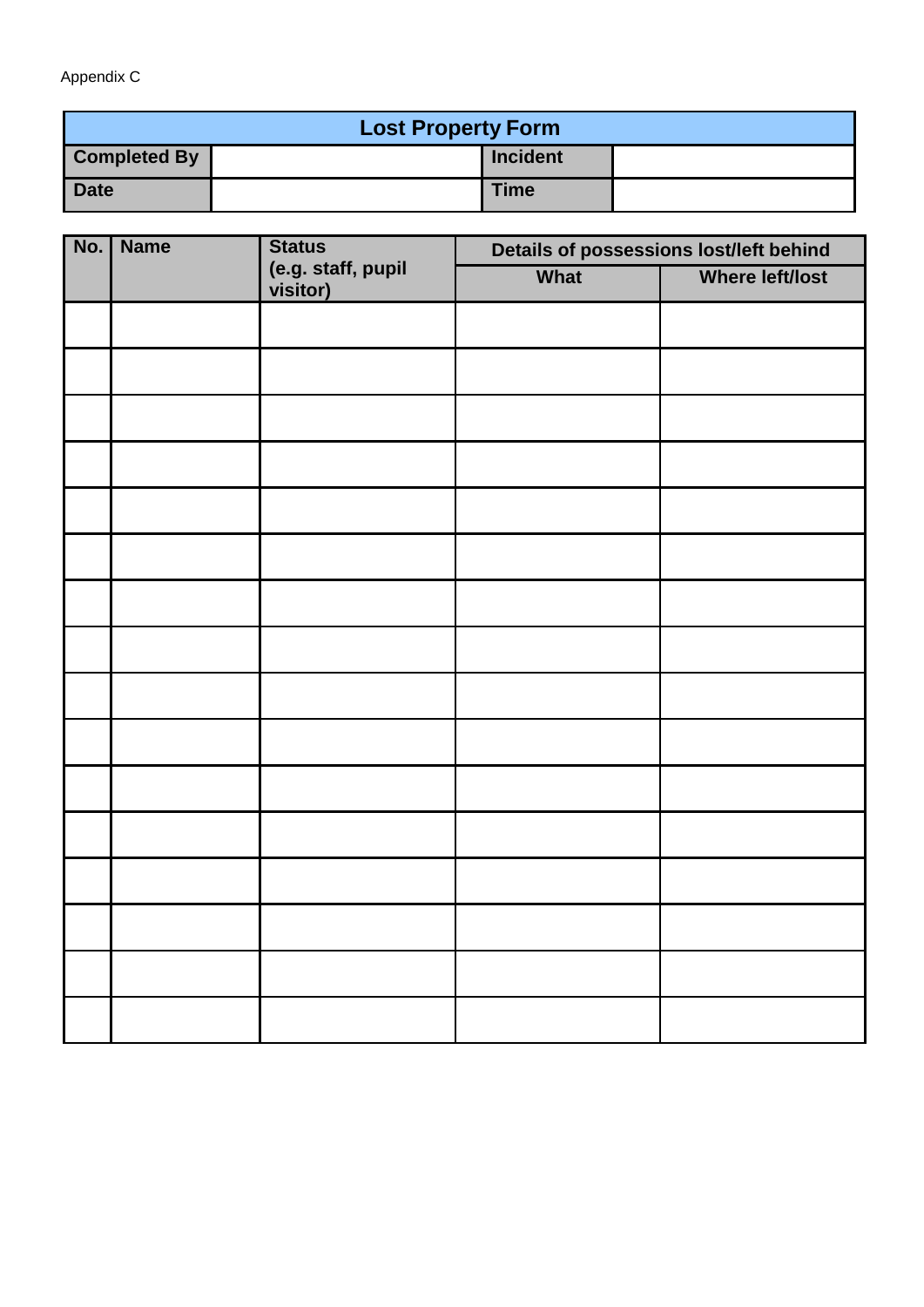#### Appendix D

| <b>Financial Expenditure Log</b> |  |                 |  |
|----------------------------------|--|-----------------|--|
| <b>Completed By</b>              |  | <b>Incident</b> |  |
| <b>Date</b>                      |  | <b>Time</b>     |  |

| <b>Expenditure Details</b><br>(what, for whom etc) | Cost | <b>Payment</b><br>Method | <b>Transaction made by</b> |
|----------------------------------------------------|------|--------------------------|----------------------------|
|                                                    |      |                          |                            |
|                                                    |      |                          |                            |
|                                                    |      |                          |                            |
|                                                    |      |                          |                            |
|                                                    |      |                          |                            |
|                                                    |      |                          |                            |
|                                                    |      |                          |                            |
|                                                    |      |                          |                            |
|                                                    |      |                          |                            |
|                                                    |      |                          |                            |
|                                                    |      |                          |                            |
|                                                    |      |                          |                            |
|                                                    |      |                          |                            |
|                                                    |      |                          |                            |
|                                                    |      |                          |                            |
|                                                    |      |                          |                            |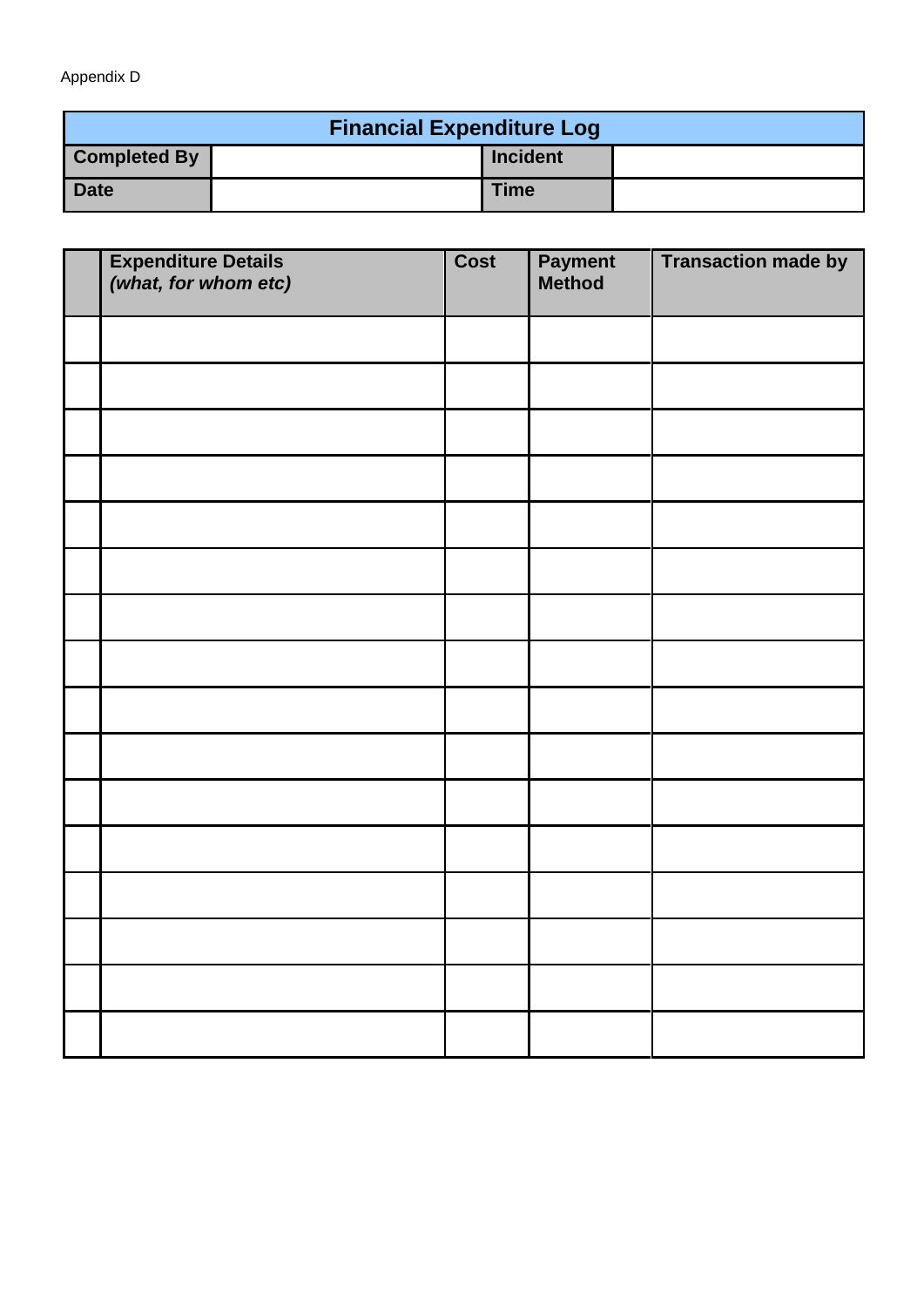# **CONTENTS OF EMERGENCY BOX / 'GRAB BAG'**

| <b>Section</b>               | <b>Details</b>                                                         |
|------------------------------|------------------------------------------------------------------------|
| <b>Business Continuity</b>   | Business Continuity Plan (plus spare copies of forms in<br>Appendices) |
|                              | Key contact details, including: Governors, Parents/Carers, Local       |
|                              | Authority, Suppliers etc                                               |
| Organisational               | Staff Handbook (policies and procedures)                               |
| Information                  | School branding material and stationery                                |
|                              | School logo                                                            |
|                              | Other key documents                                                    |
| <b>Financial Information</b> | Bank, insurance details, Payroll etc                                   |
|                              | Invoices, purchase orders, etc                                         |
|                              | <b>Financial procedures</b>                                            |
|                              | Assets Register and Insurance Policy                                   |
| <b>Staff Information</b>     | Staff contact details                                                  |
|                              | Staff emergency contact details                                        |
| IT / Equipment               | Software licence agreement and key codes                               |
| Information                  | Office telephone list (for phone divert)                               |
|                              | Back-up rota and data restoration routine                              |
| Equipment and other          | <b>First Aid Kit</b>                                                   |
| items                        | Greater Manchester A - Z map                                           |
|                              | Portable radio (plus spare batteries)                                  |
|                              | Wind up LED torch                                                      |
|                              | Back-up tapes                                                          |
|                              | Laptop with wireless connection                                        |
|                              | Pay-as-you-go mobile phone and battery powered mobile phone            |
|                              | charger                                                                |
|                              | Stationery including permanent markers, clipboards, pens, blue-        |
|                              | tack, pins, pencils and notebook paper                                 |
|                              | Disposable camera with film                                            |
|                              | <b>Hazard barrier tape</b>                                             |
|                              | Emergency cash, a cheque book or spare credit card                     |
|                              | Contact details for taxi / transport providers                         |
|                              | <b>School Floor Plans</b>                                              |
|                              | Spare keys                                                             |
|                              | Whistle / megaphones                                                   |
|                              | High visibility jacket                                                 |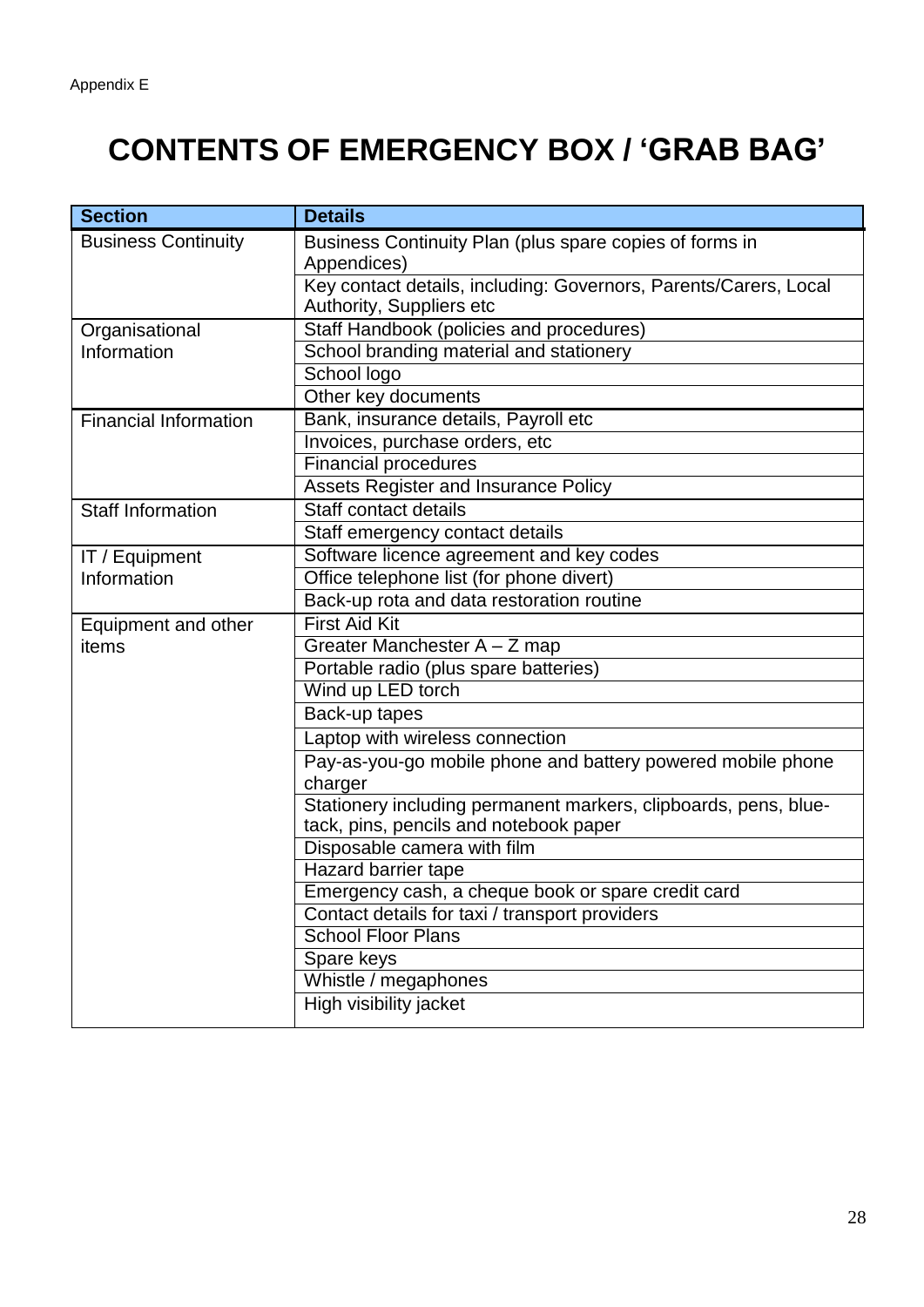## **IDENTIFYING, EVALUATING AND MANAGING RISKS**

### **GUIDANCE FOR COMPLETING THE RISK MATRIX:**

| <b>LEGEND</b> |                    |  |
|---------------|--------------------|--|
|               | <b>Impact</b>      |  |
| p             | <b>Probability</b> |  |
| $l \times P$  | <b>Risk Rating</b> |  |

To establish your risk rating, it is necessary to multiply the perceived consequence (or impact) of the risk (score 1 - 5) with the perceived likelihood (or probability) of that risk occurring (score 1-5). Please see tables below for guidance on risk rating scores.

| <b>Impact (or Consequence)</b> |                                                          |  |
|--------------------------------|----------------------------------------------------------|--|
| <b>Description</b>             | <b>Indicators</b>                                        |  |
| 5<br>(Major)                   | The risk has a <i>major</i> impact if realised           |  |
| 4<br>(Significant)             | The risk has a <b>significant</b> impact if<br>realised  |  |
| (Moderate)                     | The risk has a <b>moderate</b> impact if<br>realised     |  |
| 2<br>(Minor)                   | The risk has a <i>minor</i> impact if realised           |  |
| (No consequence)               | The risk has <b>no consequence</b> impact if<br>realised |  |

| <b>Probability (or Likelihood)</b> |                                       |  |
|------------------------------------|---------------------------------------|--|
| <b>Description</b>                 | <b>Indicators</b>                     |  |
| 5<br>(Very Likely)                 | The risk will emerge                  |  |
| 4<br>(Likely)                      | The risk <b>should</b> emerge         |  |
| 3<br>(Unlikely)                    | The risk <b>could</b> emerge          |  |
| 2<br>(Very Unlikely)               | The risk is <i>unlikely</i> to emerge |  |
| (Impossible)                       | The risk will not emerge              |  |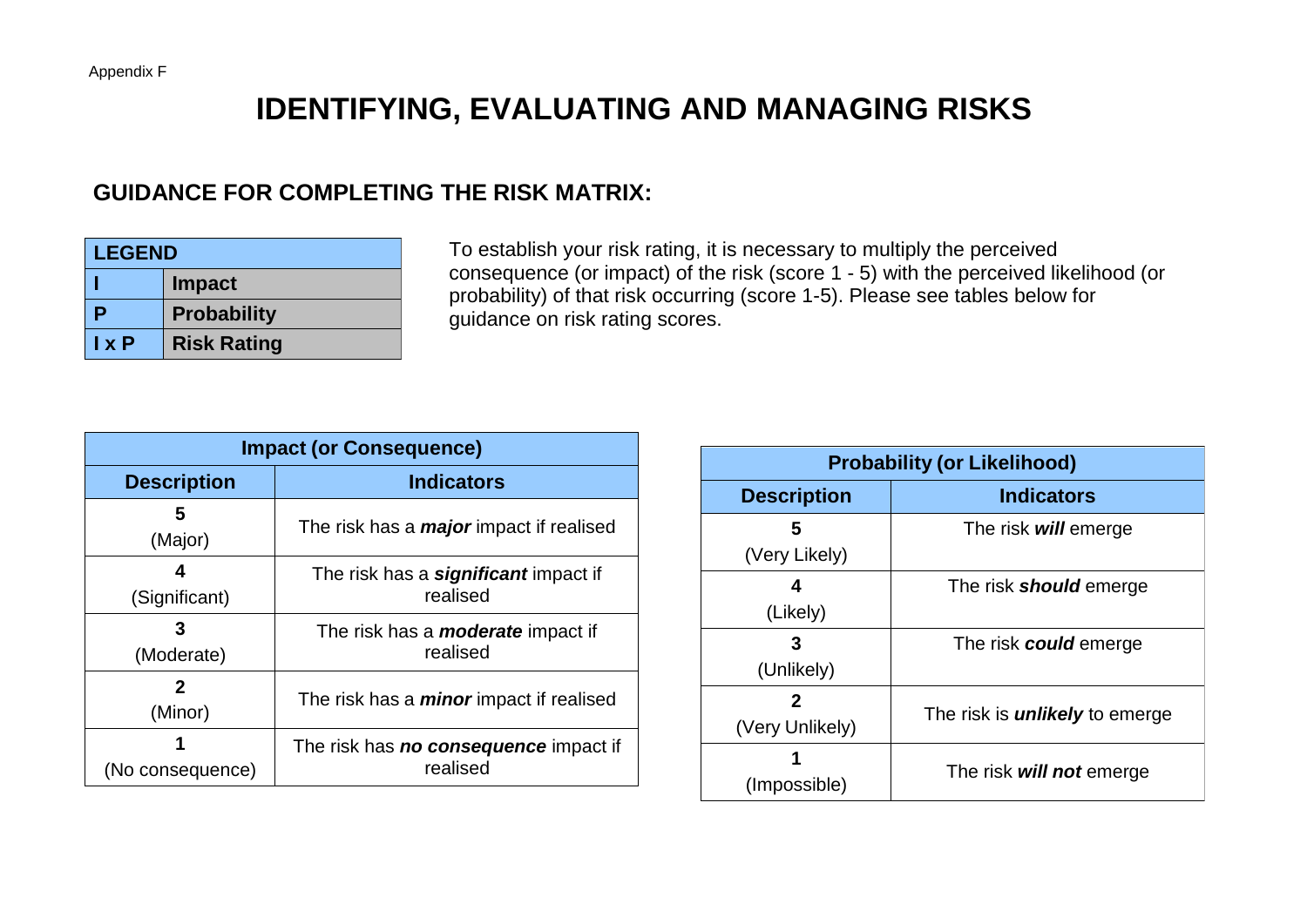Appendix F

| <b>Score</b> | <b>Risk Description</b> | <b>Action Required</b>                                                                          |
|--------------|-------------------------|-------------------------------------------------------------------------------------------------|
| 25           | <b>Extreme Risk</b>     | <b>EXECUTE:</b> Immediate escalation to Headteacher for risk control activities                 |
| $20 - 15$    | <b>High Risk</b>        | • Risk to be actively managed with appropriate risk control<br>activities                       |
| $12 - 6$     | <b>Medium Risk</b>      | • Take appropriate action to manage the risk                                                    |
| 5 and below  | <b>Low Risk</b>         | • Risk to be removed from register with monitoring activity to<br>assess changes in risk rating |

## *Example School Risk Assessment (partially complete)*

|    | <b>Risk Description</b>                                               |   | Р | <b>Risk</b><br>Rating | <b>Risk Control(s)</b>                                          | <b>Additional Controls</b><br><b>Required (if any)</b>                           | <b>Lead for Risk</b><br><b>Control</b><br><b>Activities</b> |
|----|-----------------------------------------------------------------------|---|---|-----------------------|-----------------------------------------------------------------|----------------------------------------------------------------------------------|-------------------------------------------------------------|
| 1. | Pandemic or epidemic e.g.<br>influenza virus, meningitis              | 4 | 3 | 12 <sup>2</sup>       | Staff absenteeism policy<br>$\bullet$<br>Use of Supply Teachers | <b>Pre-prepared Teaching</b><br>packs for Virtual<br><b>Learning Environment</b> | Ms R Controller                                             |
| 2. | Severe weather events<br>e.g. high winds, snow,<br>heat wave, drought |   |   |                       |                                                                 |                                                                                  |                                                             |
| 3. | Power outage                                                          |   |   |                       |                                                                 |                                                                                  |                                                             |
| 4. | Utilities disruption e.g.<br>gas, electricity or water<br>supply      |   |   |                       |                                                                 |                                                                                  |                                                             |
| 5. | Telephony failure                                                     |   |   |                       |                                                                 |                                                                                  |                                                             |
| 6. | Fire affecting the School<br>premises                                 |   |   |                       |                                                                 |                                                                                  |                                                             |
| 7. | Widespread or localised                                               |   |   |                       |                                                                 |                                                                                  |                                                             |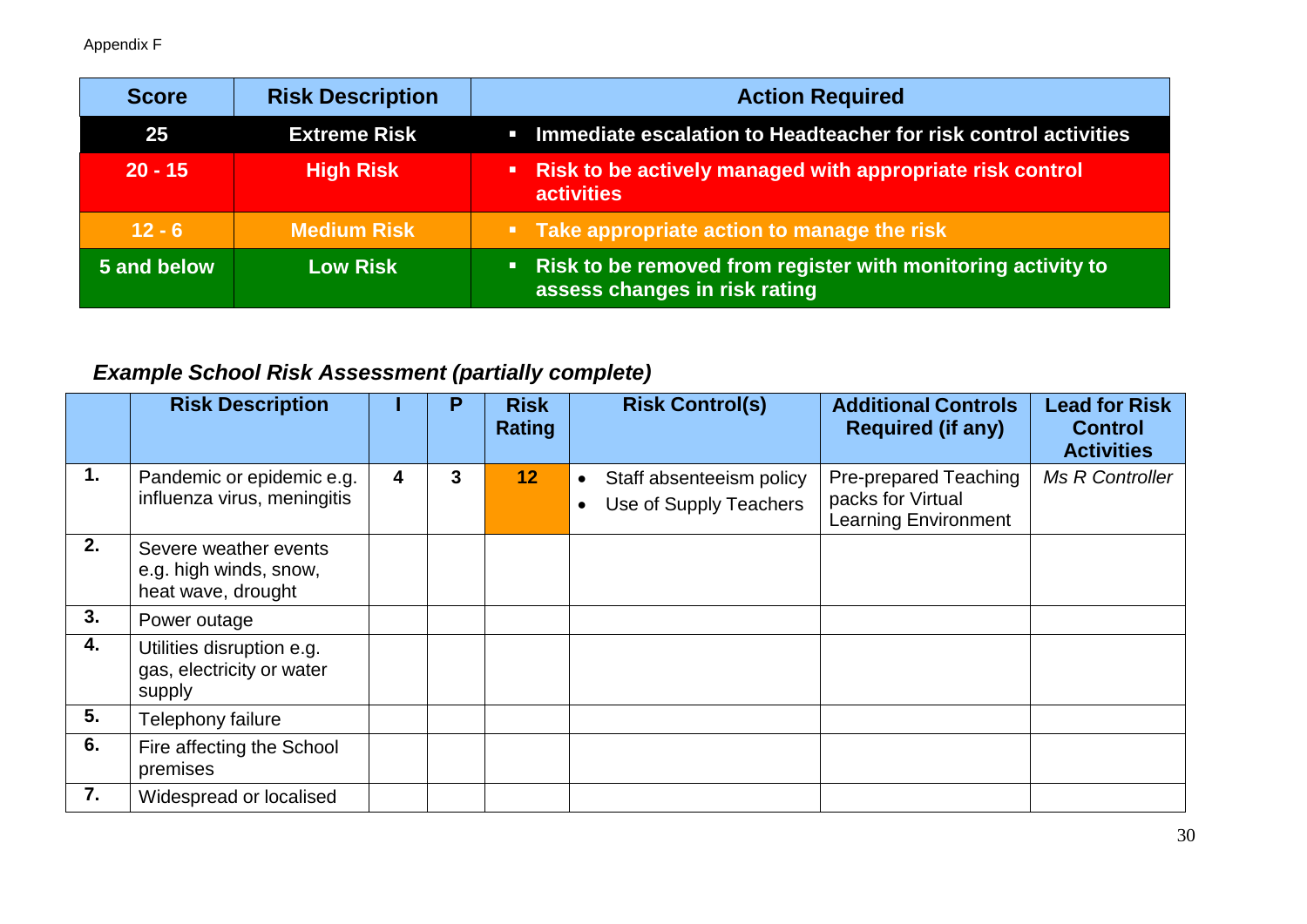|     | <b>NISK Description</b>                                                                                                          | P | <b>Risk</b><br><b>Rating</b> | <b>Risk Control(s)</b> | <b>Additional Controls</b><br><b>Required (if any)</b> | <b>Lead for Risk</b><br><b>Control</b><br><b>Activities</b> |
|-----|----------------------------------------------------------------------------------------------------------------------------------|---|------------------------------|------------------------|--------------------------------------------------------|-------------------------------------------------------------|
|     | flooding                                                                                                                         |   |                              |                        |                                                        |                                                             |
| 8.  | Mass staff absence e.g.<br>industrial strikes, lottery<br>syndicate                                                              |   |                              |                        |                                                        |                                                             |
| 9.  | <b>Transport disruption</b>                                                                                                      |   |                              |                        |                                                        |                                                             |
| 10. | Violent extremist activity<br>on School premises                                                                                 |   |                              |                        |                                                        |                                                             |
| 11. | Local hazards in the area<br>e.g. School proximity to<br>airport, railway line, tram<br>line, motorways, industrial<br>sites etc |   |                              |                        |                                                        |                                                             |
| 12. |                                                                                                                                  |   |                              |                        |                                                        |                                                             |
| 13. |                                                                                                                                  |   |                              |                        |                                                        |                                                             |
| 14. |                                                                                                                                  |   |                              |                        |                                                        |                                                             |
| 15. |                                                                                                                                  |   |                              |                        |                                                        |                                                             |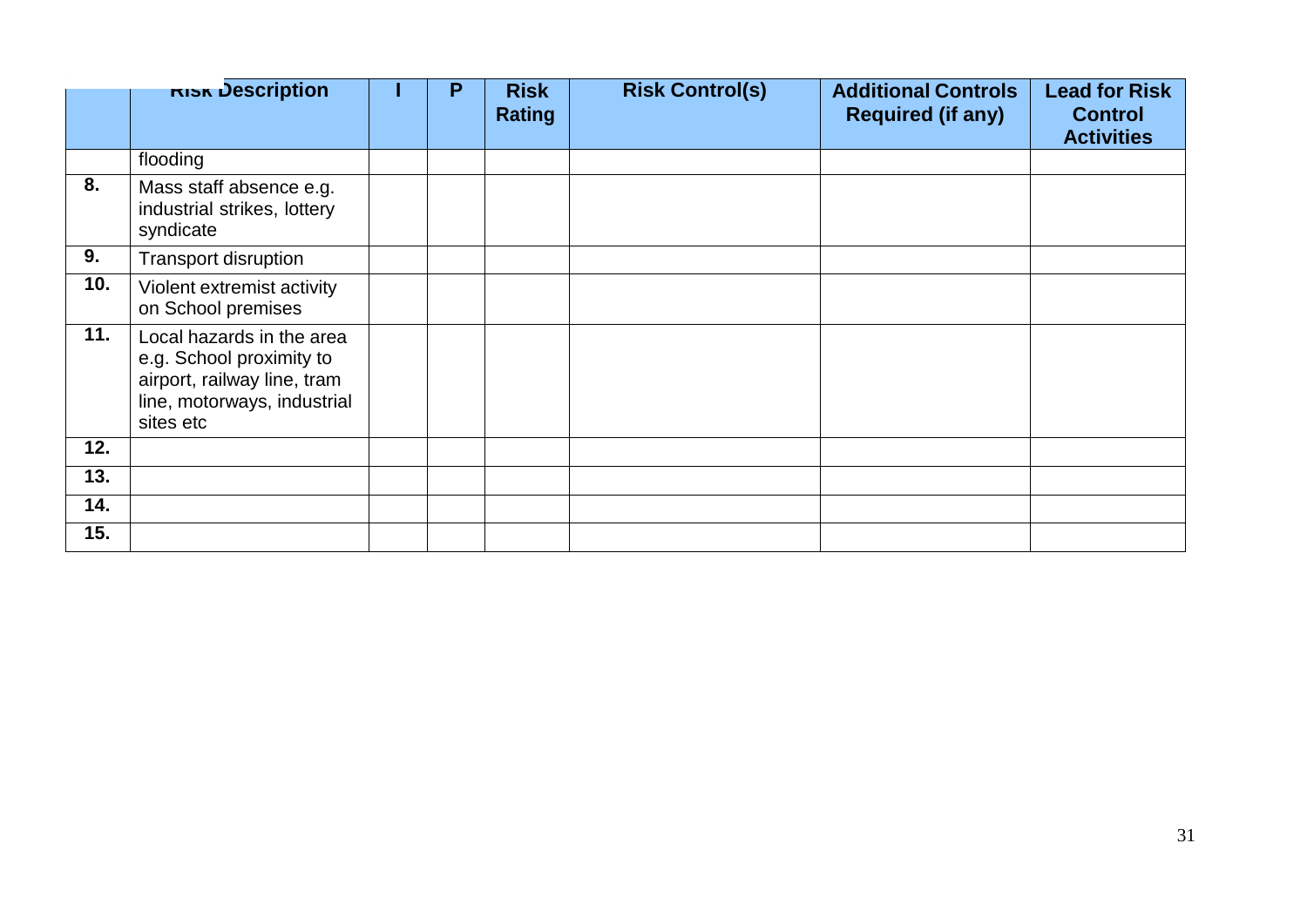# **Critical Incident Decision-Making Tool**

| <b>Information</b>                        | <b>Issues</b>                                                            | <b>Ideas</b>                                           | <b>Actions</b>                                                                                               |
|-------------------------------------------|--------------------------------------------------------------------------|--------------------------------------------------------|--------------------------------------------------------------------------------------------------------------|
| What do you know/what do you<br>not know? | What are the problem/issues<br>arising from that piece of<br>information | What are the ideas for solving<br>the issues/problems? | What are you going to do? What<br>are you not going to do? Who is<br>responsible? What are the<br>timelines? |
|                                           |                                                                          |                                                        |                                                                                                              |
|                                           |                                                                          |                                                        |                                                                                                              |
|                                           |                                                                          |                                                        |                                                                                                              |
|                                           |                                                                          |                                                        |                                                                                                              |
|                                           |                                                                          |                                                        |                                                                                                              |
|                                           |                                                                          |                                                        |                                                                                                              |
|                                           |                                                                          |                                                        |                                                                                                              |
|                                           |                                                                          |                                                        |                                                                                                              |
|                                           |                                                                          |                                                        |                                                                                                              |
|                                           |                                                                          |                                                        |                                                                                                              |
|                                           |                                                                          |                                                        |                                                                                                              |

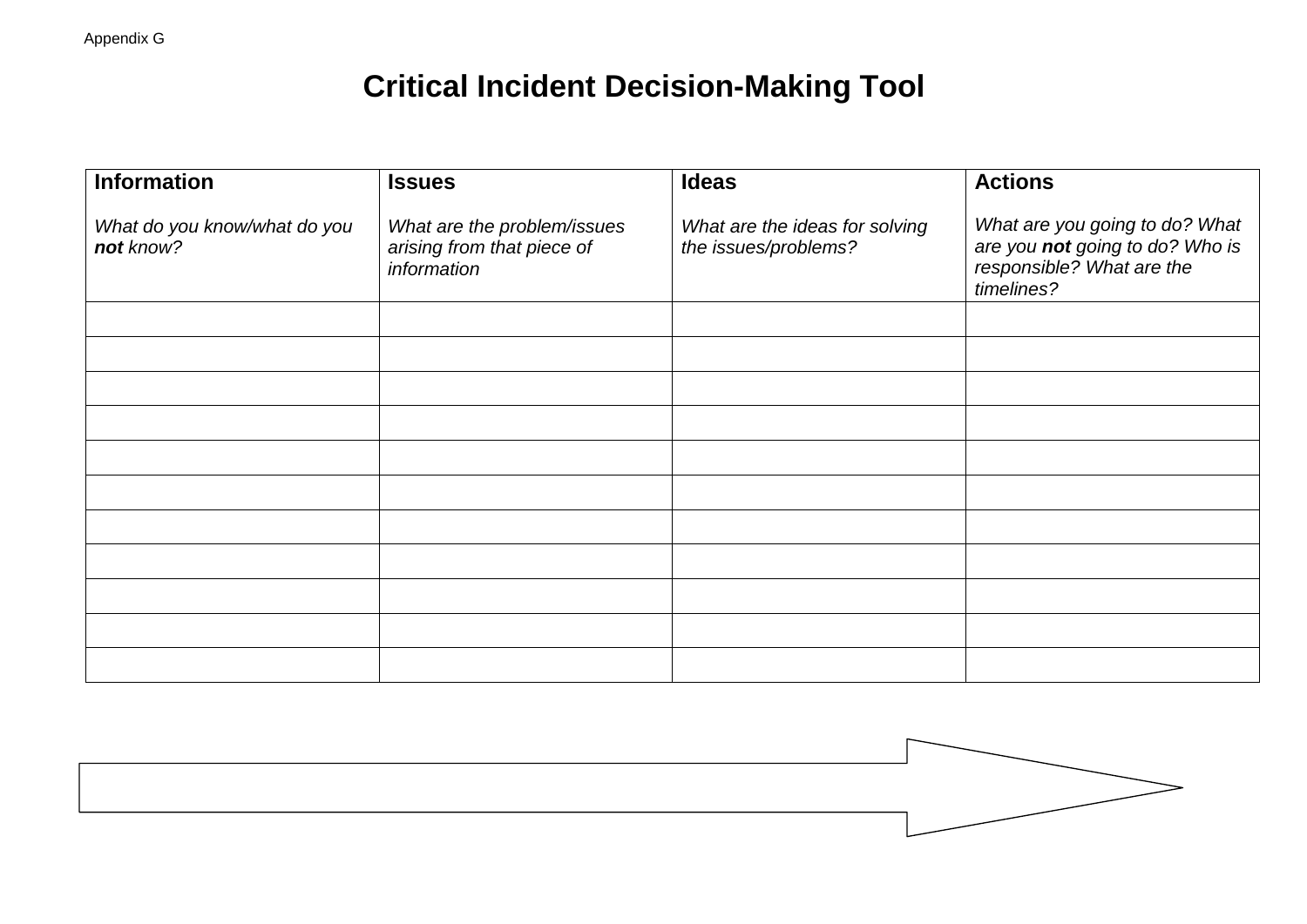## **STAFF CONTACT LIST**

Secure list held by Headteacher and Head's PA and facility to contact staff, parents/carers

| <b>Name</b> | <b>Role</b> | <b>Contact Details</b>                                                                   |
|-------------|-------------|------------------------------------------------------------------------------------------|
| [Insert]    | [Insert]    | Mobile Number:<br><b>Email Address:</b><br>Out of Hours Contact Number:<br>Home Address: |
| [Insert]    | [Insert]    | Mobile Number:<br><b>Email Address:</b><br>Out of Hours Contact Number:<br>Home Address: |
| [Insert]    | [Insert]    | Mobile Number:<br>Email Address:<br>Out of Hours Contact Number:<br>Home Address:        |
| [Insert]    | [Insert]    | Mobile Number:<br>Email Address:<br>Out of Hours Contact Number:<br>Home Address:        |
| [Insert]    | [Insert]    | Mobile Number:<br><b>Email Address:</b><br>Out of Hours Contact Number:<br>Home Address: |
| [Insert]    | [Insert]    | Mobile Number:<br>Email Address:<br>Out of Hours Contact Number:<br>Home Address:        |
| [Insert]    | [Insert]    | Mobile Number:<br>Email Address:<br>Out of Hours Contact Number:<br>Home Address:        |
| [Insert]    | [Insert]    | Mobile Number:<br><b>Email Address:</b><br>Out of Hours Contact Number:<br>Home Address: |
| [Insert]    | [Insert]    | Mobile Number:<br><b>Email Address:</b><br>Out of Hours Contact Number:<br>Home Address: |